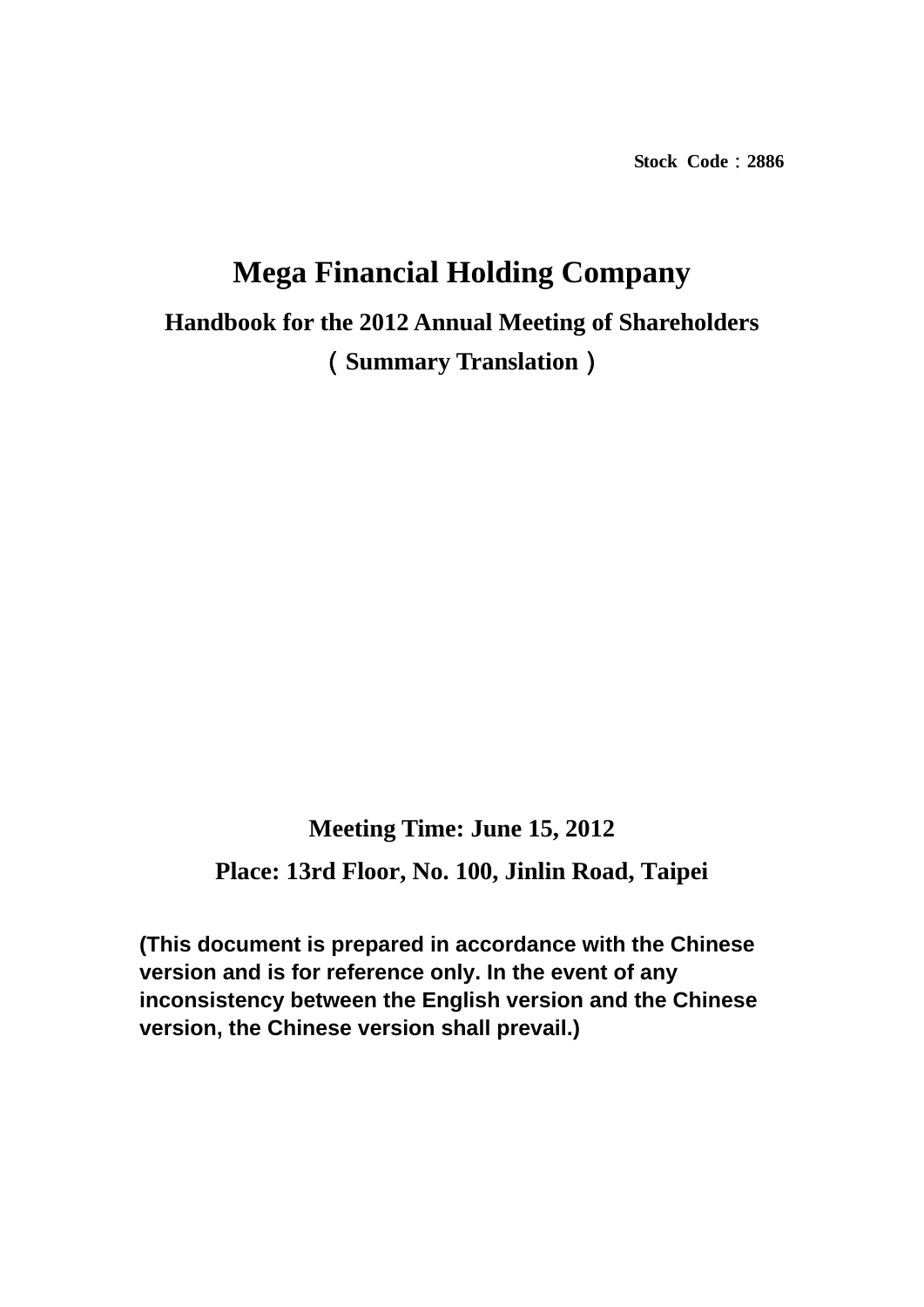## **Table of Contents**

| 2                                                                      |
|------------------------------------------------------------------------|
| 3                                                                      |
| $\overline{4}$                                                         |
| 6                                                                      |
| 8                                                                      |
|                                                                        |
| <b>III.</b> Attachments                                                |
| 1. 2011 Business Report (omitted)                                      |
|                                                                        |
|                                                                        |
|                                                                        |
| 5. Comparison Table for Amended Articles of Incorporations (omitted)   |
| 6. Comparison Table for Amended Procedures for Acquisition or Disposal |
| of Assets (omitted)                                                    |
| 7. Comparison Table for Amended Election Procedures of Directors and   |
| Supervisors (omitted)                                                  |
|                                                                        |
| <b>IV.</b> Appendices                                                  |
| 1. Articles of Incorporation (omitted)                                 |
| 2. Election Procedures of Directors and Supervisors (omitted)          |
| 3. Rules of Procedure for Shareholders' Meetings (omitted)             |
| 28                                                                     |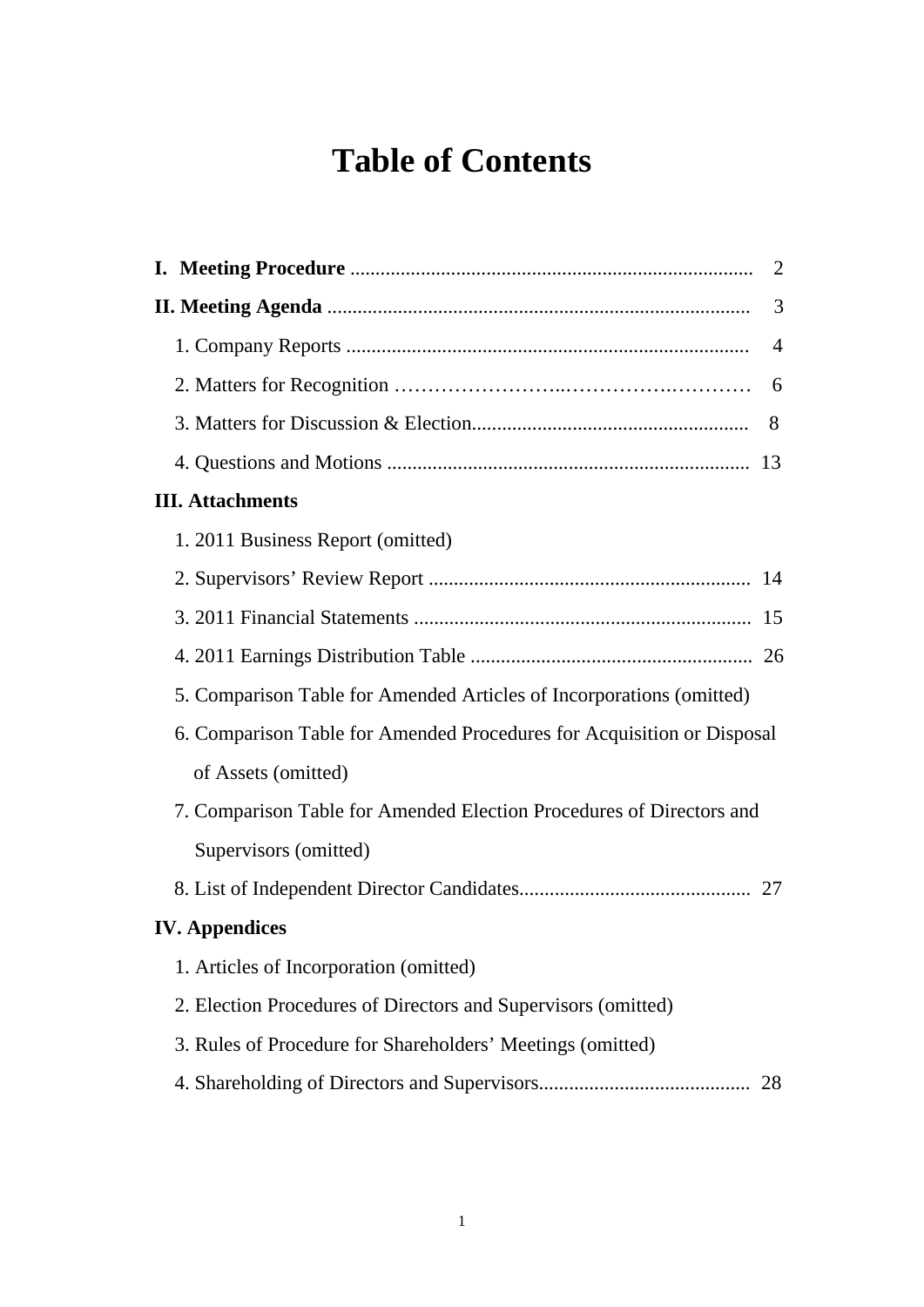## **Mega Financial Holding Company**

## **Procedure for the 2012 Annual Meeting of Shareholders**

- 1. Call the Meeting to Order
- 2. Chairperson Remarks
- 3. Company Reports
- 4. Matters for Recognition
- 5. Matters for Discussion and Election
- 6. Questions and Motions
- 7. Adjournment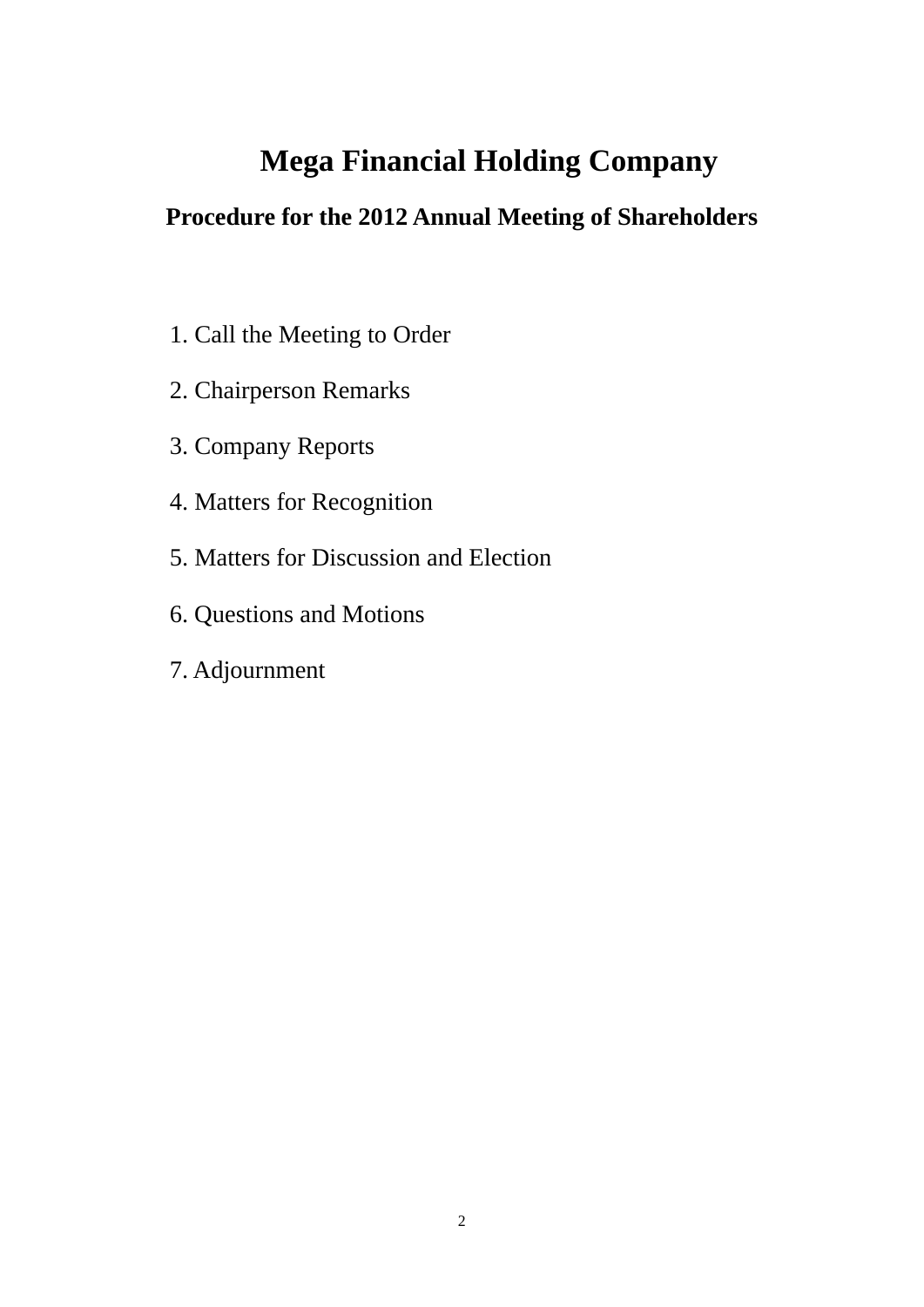## **Mega Financial Holding Company Year 2012 Agenda of Annual Meeting of Shareholders**

**Time:** 09:00 a.m on Friday, June 15, 2012

**Place:** 13/F, Jinlin Bldg. of Mega International Commercial Bank No. 100, Jinlin Road, Taipei, Taiwan **Attendants:** All shareholders or their representatives **Chairperson:** Yeou-Tsair Tsai

#### **1. Announce a quorum is present and call the meeting to order**

#### **2. Chairperson Remarks**

#### **3. Company Reports**

- (1) 2011 Business Report
- (2) Supervisors' Review Report on the 2011 Financial Statements
- (3) Issuance of Corporate Bonds in 2011

#### **4. Matters for Recognition**

- (1) Adoption of the 2011 Business Report and Financial Statements
- (2) Adoption of the Proposal for Distribution of 2011 Earnings

#### **5. Matters for Discussion and Election**

- (1) Proposal for issuing new shares through capitalization of earnings
- (2) Amendment to the Company's Articles of Incorporation
- (3) Amendment to the "Procedures for Acquisition or Disposal of Assets"
- (4) Amendment to the "Election Procedures of Directors and Supervisors"
- (5) Election of the fifth term Board of Directors
- (6) Proposal for exemption of the prohibition on directors from participation in competitive business

#### **6. Questions and Motions**

#### **7. Adjournment**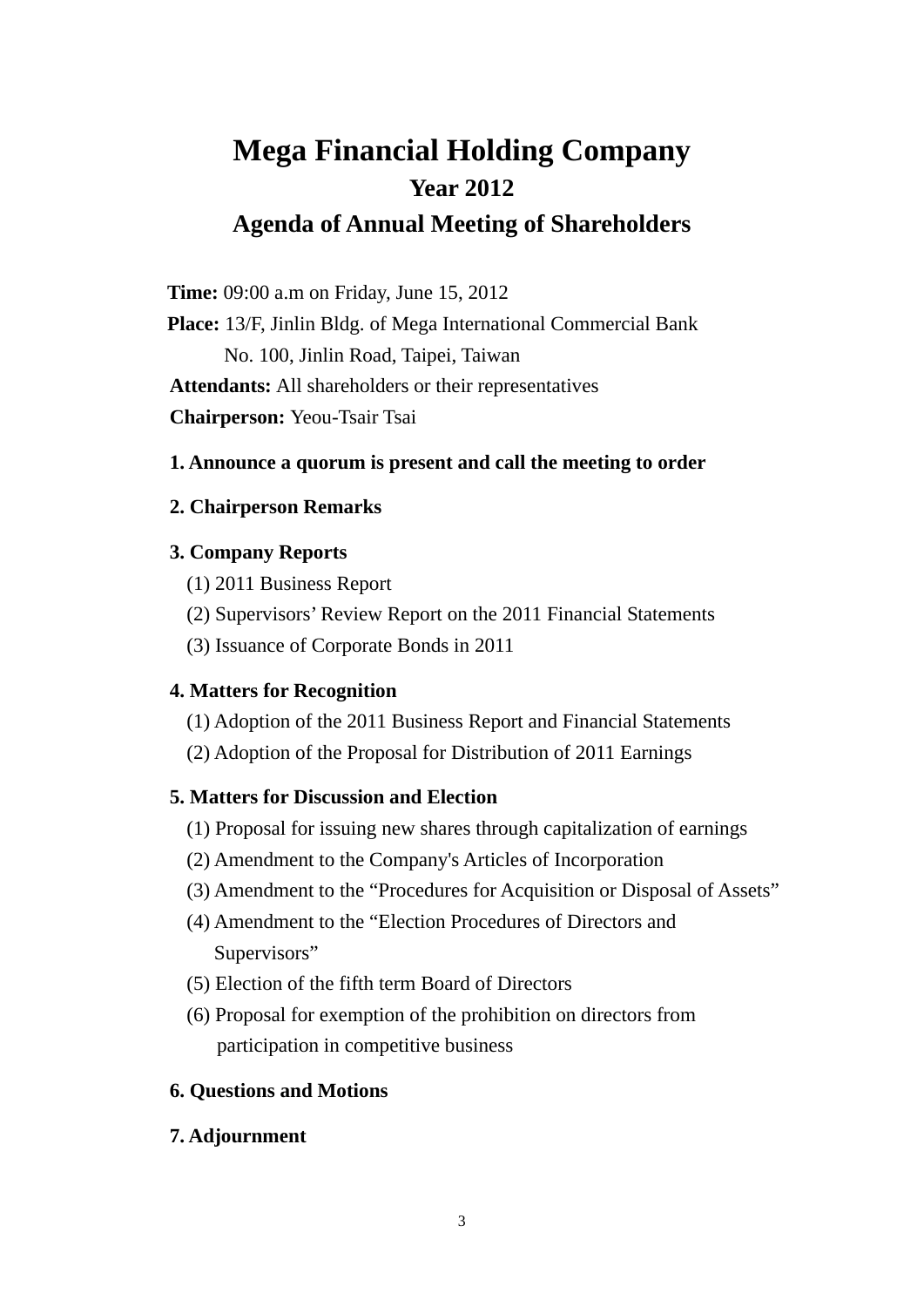## **Company Reports**

1. 2011 Business Report

Explanation: The 2011 Business Report is attached as Attachment 1 (omitted).

2. Supervisors' Review Report on the 2011 Financial Statements Explanation: The 2011 Supervisors' Review Report is attached as Attachment 2.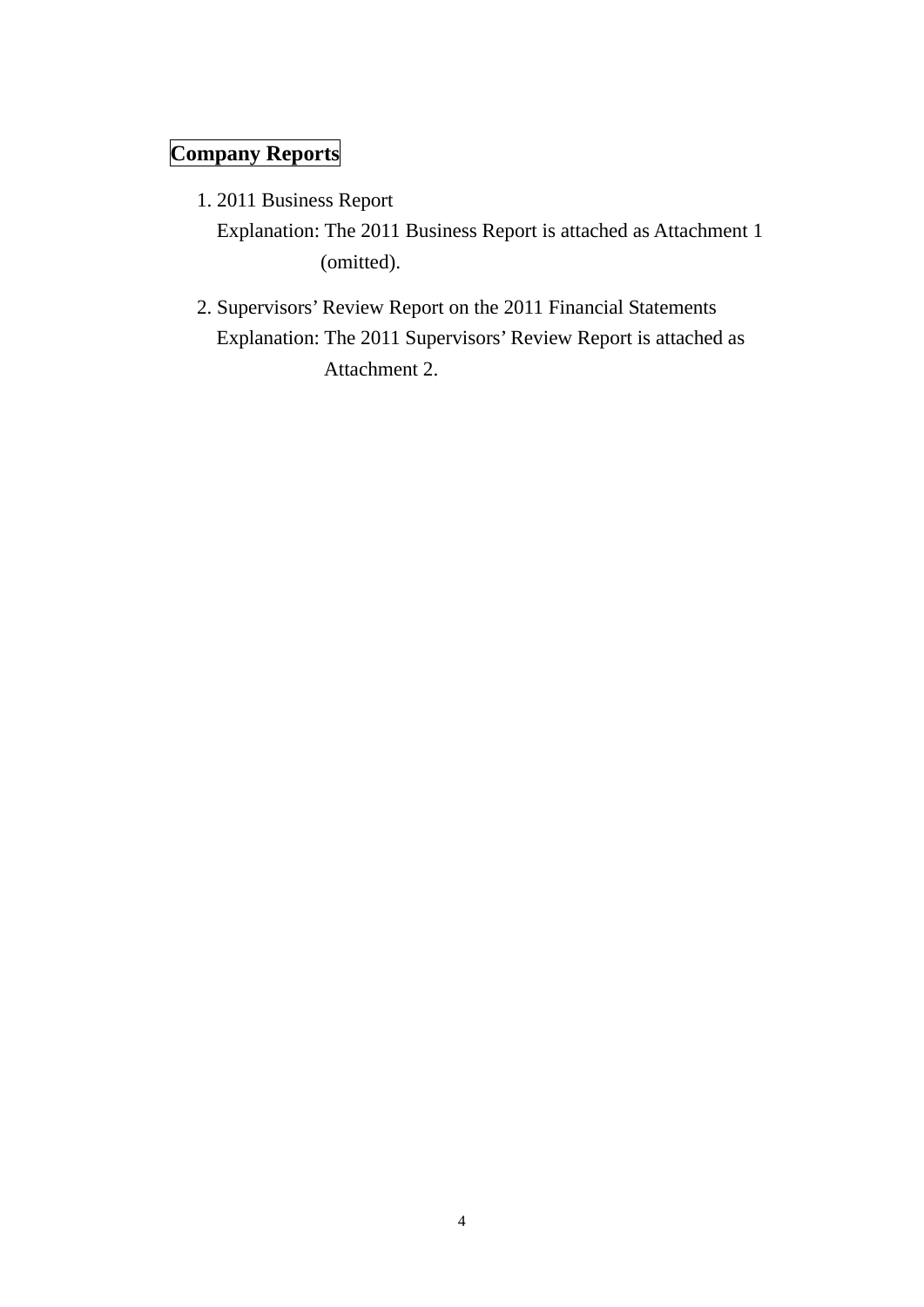3. Issuance of Corporate Bonds in 2011

Explanation:

(1) To dispose of the shareholding in Taiwan business Bank (TBB), revitalize assets and replenish the Company's working capital, the 26th meeting of the 4th term Board held on May 12, 2012 has approved the issuance of the NT\$6,000,000,000 unsecured exchangeable bonds.

| DEIOW.                                           |                                                                                                                                                                                                                                                                                                                                                                                                                                                                                        |  |  |  |  |  |  |  |
|--------------------------------------------------|----------------------------------------------------------------------------------------------------------------------------------------------------------------------------------------------------------------------------------------------------------------------------------------------------------------------------------------------------------------------------------------------------------------------------------------------------------------------------------------|--|--|--|--|--|--|--|
| <b>Issue date</b>                                | July 11, 2011                                                                                                                                                                                                                                                                                                                                                                                                                                                                          |  |  |  |  |  |  |  |
| <b>Issue size</b>                                | The issue size is NT\$6 billion. The Bonds were issued at<br>an issue price of 102% of the nominal amount, in<br>denominations of NT\$100,000 each, raising gross proceeds<br>of NT\$6.12 billion.                                                                                                                                                                                                                                                                                     |  |  |  |  |  |  |  |
| <b>Term</b>                                      | 2.5 years from the Issue Date<br>(July 11, 2011~Jan. 11, 2014)                                                                                                                                                                                                                                                                                                                                                                                                                         |  |  |  |  |  |  |  |
| <b>Coupon rate</b>                               | 0%                                                                                                                                                                                                                                                                                                                                                                                                                                                                                     |  |  |  |  |  |  |  |
| <b>Redemption at</b><br>maturity                 | Unless previously purchased and cancelled, redeemed or<br>exchanged, the Bonds will be redeemed in cash at 100%<br>of the principal amount at the Maturity Date.                                                                                                                                                                                                                                                                                                                       |  |  |  |  |  |  |  |
| <b>Underlying securities</b>                     | TBB common shares held by the Company                                                                                                                                                                                                                                                                                                                                                                                                                                                  |  |  |  |  |  |  |  |
| <b>Exchange price</b>                            | The initial exchange price was NT\$ 13.00                                                                                                                                                                                                                                                                                                                                                                                                                                              |  |  |  |  |  |  |  |
| <b>Exchange price</b><br>adjustment              | The exchange price will be subject to adjustment in certain<br>events as set out in the 11th provision of Exchange Rule<br>(including, but not limited to, TBB's cash capital increase,<br>capitalization of retained earning or bonus)                                                                                                                                                                                                                                                |  |  |  |  |  |  |  |
| <b>Exchange period</b>                           | Except the suspended exchange period provided on 9th<br>provision of Exchange Rule, the bondholders may exercise<br>the right to exchange their bond for TBB common shares at<br>any time from October 12, 2011 to January 1, 2014.                                                                                                                                                                                                                                                    |  |  |  |  |  |  |  |
| <b>Redemption at the</b><br>option of the issuer | From the date of October 12, 2011 to December 2, 2013,<br>the Company may redeem the bonds at 100% of principal<br>amount in cash, provided that the closing price of TBB<br>common shares exceeds $30\%$ of the exchange price in<br>continuous 30 business days. In addition, the issuer may<br>redeem the bonds at $100\%$ of principal amount in cash if<br>the outstanding principal amount of the bonds is less than<br>10% of the aggregate principal amount originally issued. |  |  |  |  |  |  |  |

(2) The key terms and conditions of the exchangeable bonds are as below: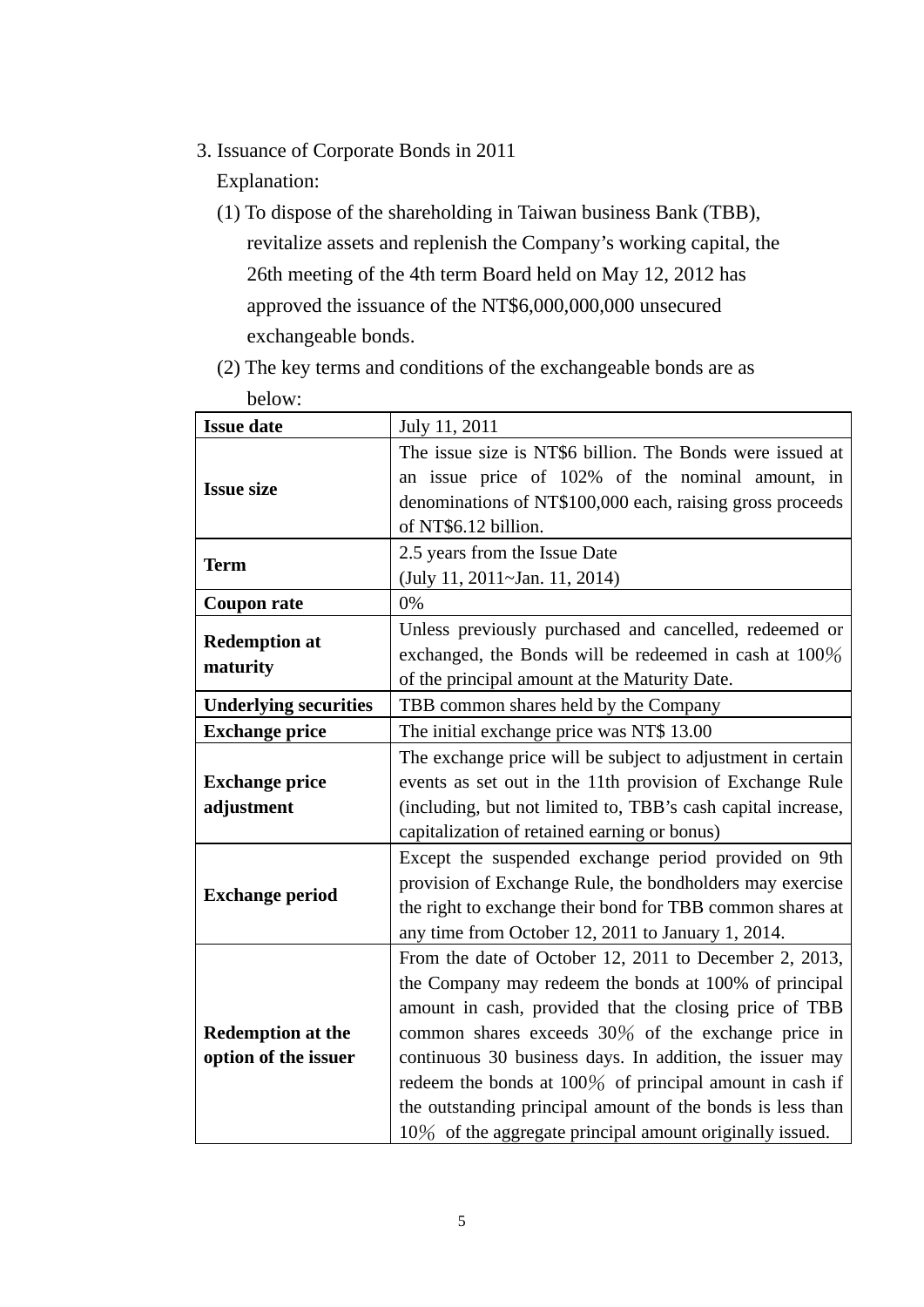### **Matters for Recognition**

(Proposed by the Board)

**Proposal 1**: Adoption of the 2011 Business Report and Financial Statements.

Explanation: The Company and its consolidated financial statements were audited by CPA, Li, Chang-Chou and Lee, Hsiu-Ling of PricewaterhouseCoopers. The 2011 Business Report and Financial Statements are attached as Attachment 1 (omitted) and 3.

RESOLVED:

(Proposed by the Board)

**Proposal 2:** Adoption of the Proposal for Distribution of 2011 Earnings. Explanation:

- (1) The proposal is handled in accordance with Article 228 of the Company Act and Article 33 of the Company's Articles of Incorporation.
- (2) The Company's 2011 earning is NT\$17,679,891,842 which was audited by PricewaterhouseCoopers, Taiwan. After adding the retained earning of NT\$5,148,239,738, and deducting the legal reserve NT\$1,767,989,184, the distributable earning is NT\$21,060,142,396. According to the Company's Articles of Incorporation and related regulation, the Board of Directors is proposed to distribute the dividends as follows (Attachment 4):
	- (i) NT\$ 0.85 per share in cash with aggregate cash dividends of NT\$9,588,522,548.
	- (ii) NT\$ 0.15 per share in stock with aggregate stock dividends of NT\$1,692,092,210.
	- (iii)Remuneration to directors and supervisors in cash of NT\$79,559,000, and employees profit sharing in cash for NT\$10,185,989.
- (3) To accommodate the adoption of income tax integration, the 2011 earnings shall be applied to the funds of dividends distribution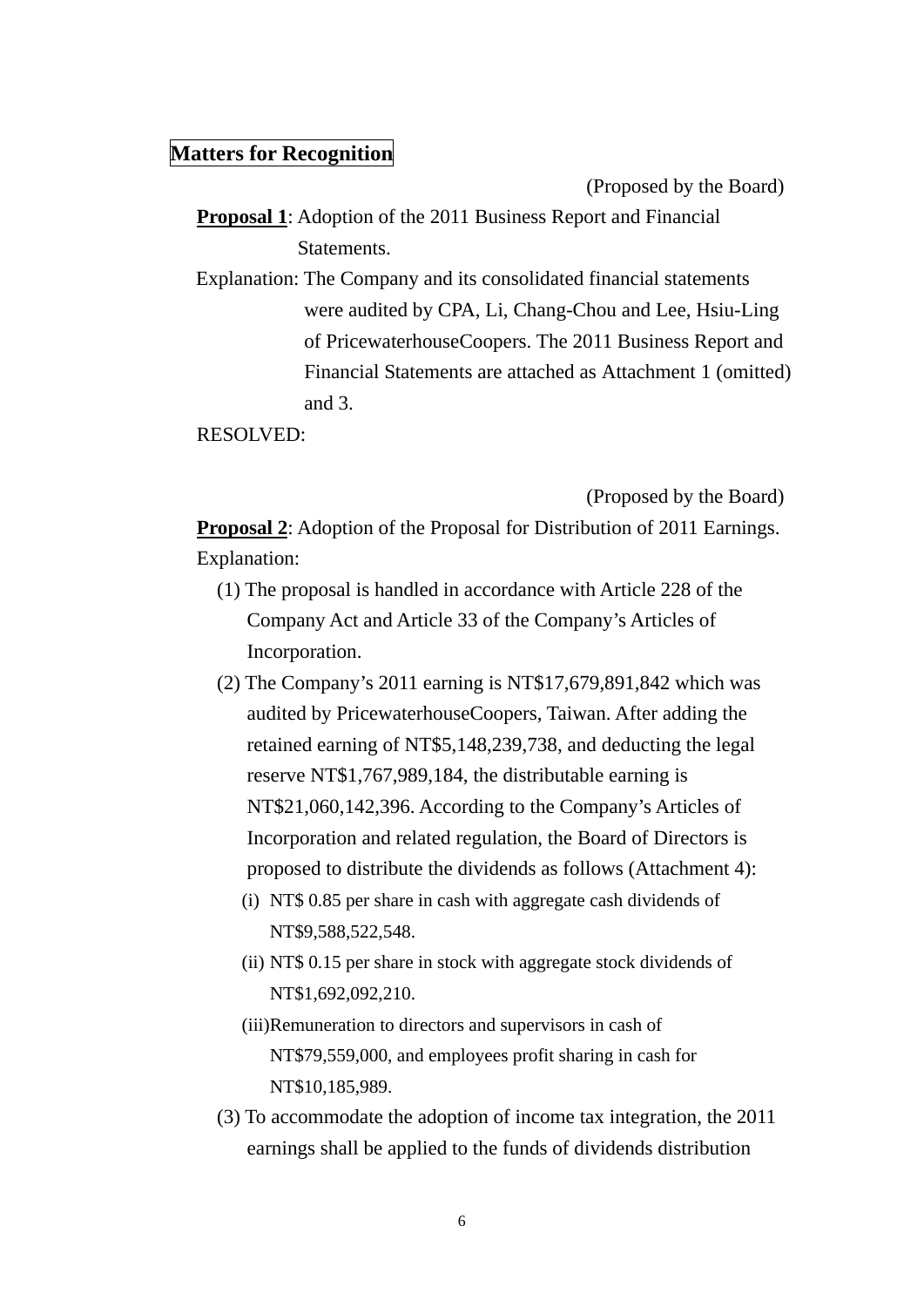first.

- (4) After this proposal is approved by the annual general shareholders' meeting, the board is authorized to set the ex-dividend date, and after authority approves the stock dividends, the board is authorized to set the ex-right date.
- (5) If shares outstanding number is changed due to share buyback, transfer, conversion, cancellation of treasury shares or other circumstances that affect dividend pay out ratio, the board is authorized to make the necessary adjustment on the pay out ratio.
- (6) If this proposal requires adjustment due to amendment of regulation, order from regulator or changes from external factors, the board is authorized to make the necessary adjustment.

RESOLVED: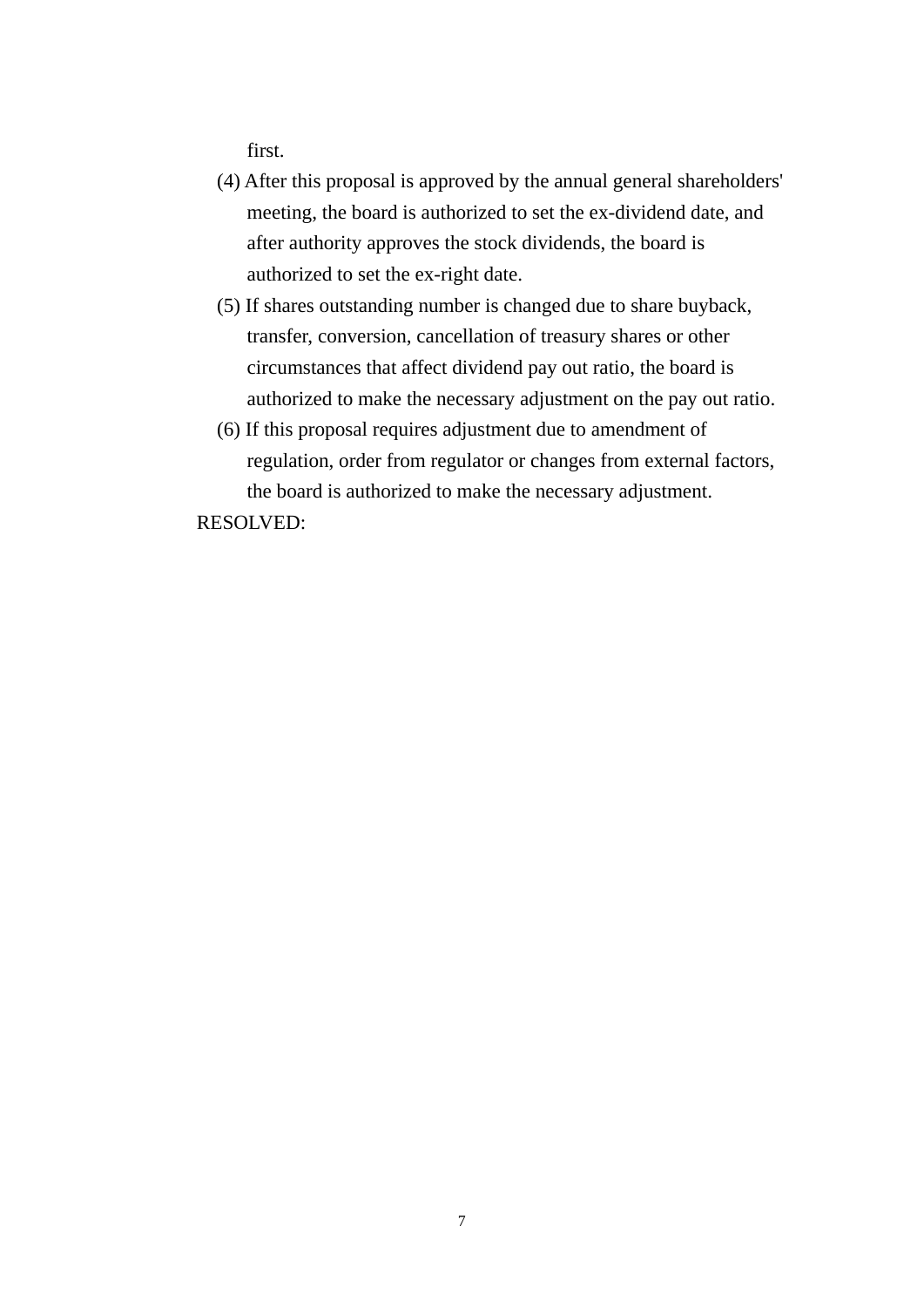### **Matters for Discussion and Election**

(Proposed by the Board)

**Proposal 1**: Proposal for issuing new shares through capitalization of earnings.

Explanation:

- (1) To strengthen financial structure and raise capital adequacy ratio, the Company, in accordance with Article 240 of the Company Act, proposes to appropriate NT\$1,692,092,210 from 2011 earnings as capital for issuance of new 169,209,221 shares, with par value of NT\$10 per share.
- (2) The Company's authorized capital is NT\$120,000,000,000, and paid-in capital is NT\$112,806,147,620. After capitalization of retained earnings of NT\$1,692,092,210, the Company's paid-in capital will be NT\$114,498,239,830.
- (3) After this proposal is approved by the annual general shareholders' meeting and official authorities, the board is authorized to set the ex-right date. 15 free shares will be distributed per one thousand shares based on the shareholding percentage recorded in the shareholders register on the ex-right date. If the stock dividends include any fractional shares which are less than one full share, the shareholders may go to the Company's stock agent to form one full share by pooling together of their fractional shares within 5 days after the ex-right date, otherwise the distribution will be made in the form of cash in a dollar amount. The Chairman is authorized by the board to contact specific persons to subscribe remainder fractional shares at par value.
- (4) Rights and obligations of the newly issued shares are same as the existing shares.
- (5) If shares outstanding number is changed due to share buyback, transfer, conversion, cancellation of treasury shares or other circumstances that affect dividend pay out ratio, the board is authorized to make the necessary adjustment on the pay out ratio.
- (6) If this proposal requires adjustment due to amendment of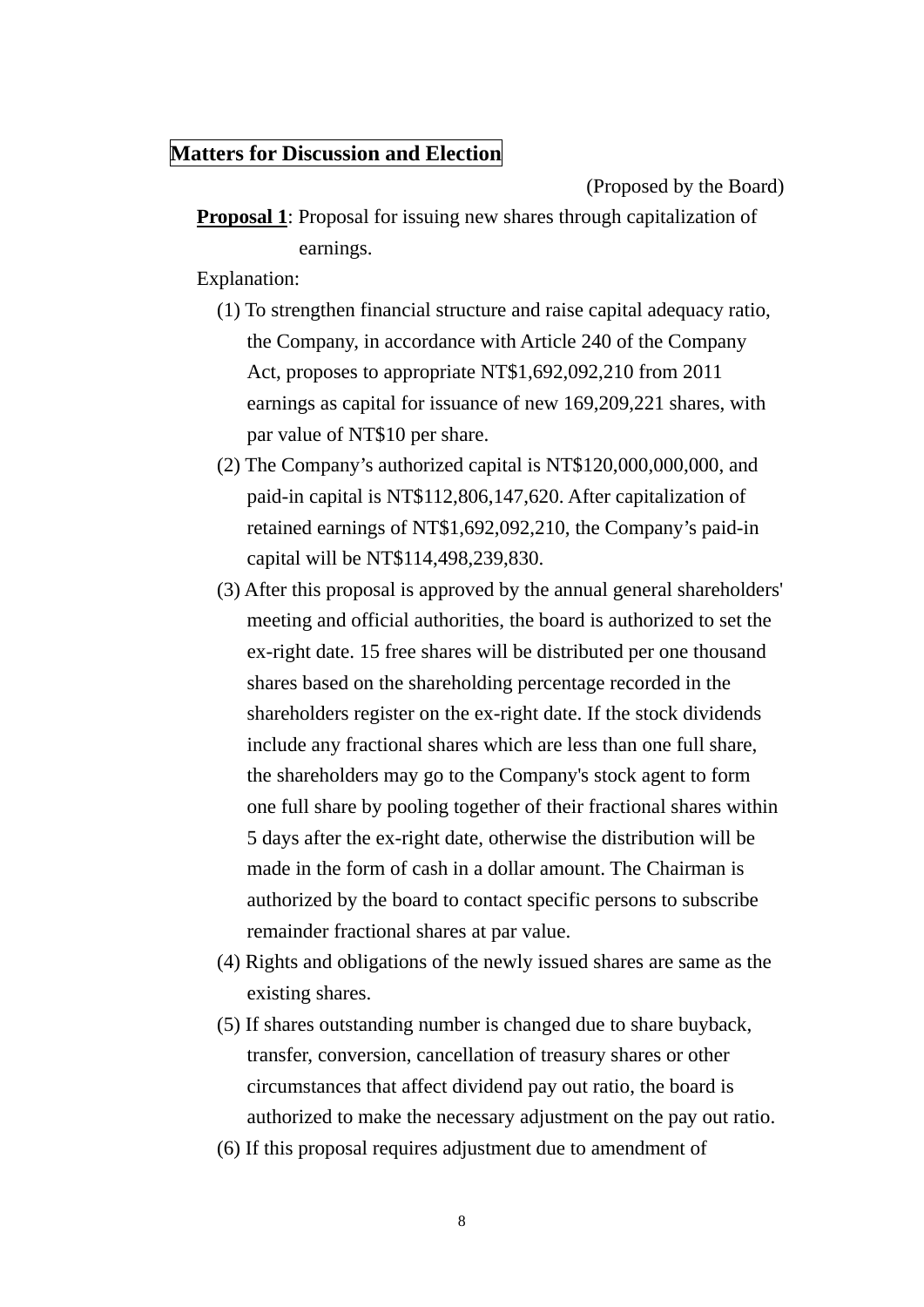regulation, order from regulator or changes from external factors, the board is authorized to make the necessary adjustment. RESOLVED:

(Proposed by the Board)

**Proposal 2**: Amendment to the Company's Articles of Incorporation. Explanation:

- (1) In order to comply with the amendments made to the Company Act and to set up the Audit Committee of the Company, it is proposed that some Articles of the Company's Articles of Incorporation be amended. The key points of the amendment are provided as follows:
	- (i) To conform to the needs of capitalization and issuing new shares, the Company's authorized capital will be increased. (Article 6)
	- (ii) As the Company will set up the Audit Committee which will replace the supervisors, articles in connection with supervisors are amended or deleted. (Articles 10, 19-1, 24, 25, 27 and 28)
	- (iii)In compliance with Article 36 VII of the Securities Exchange Act, the regular Shareholders' Meeting should be held within 6 months after the close of each fiscal year with no exception. (Article 12)
	- (iv)In accordance with Article 183 of the Company Act, the distribution of the minutes of the Shareholders' Meeting may be effected by way of public notice. (Article 18)
	- (v) To introduce electronic voting system for Shareholders' Meeting, the Company's Directors will be elected by adopting candidate nomination system starting from 2013. (Article 19)
	- (vi) To keep financial flexibility, the Shareholders' Meeting might propose to adjust the proportion of cash dividend and stock dividend for earning distribution. (Current article 33)
- (2) Please refer to Attachment 5 for the amendments and comparison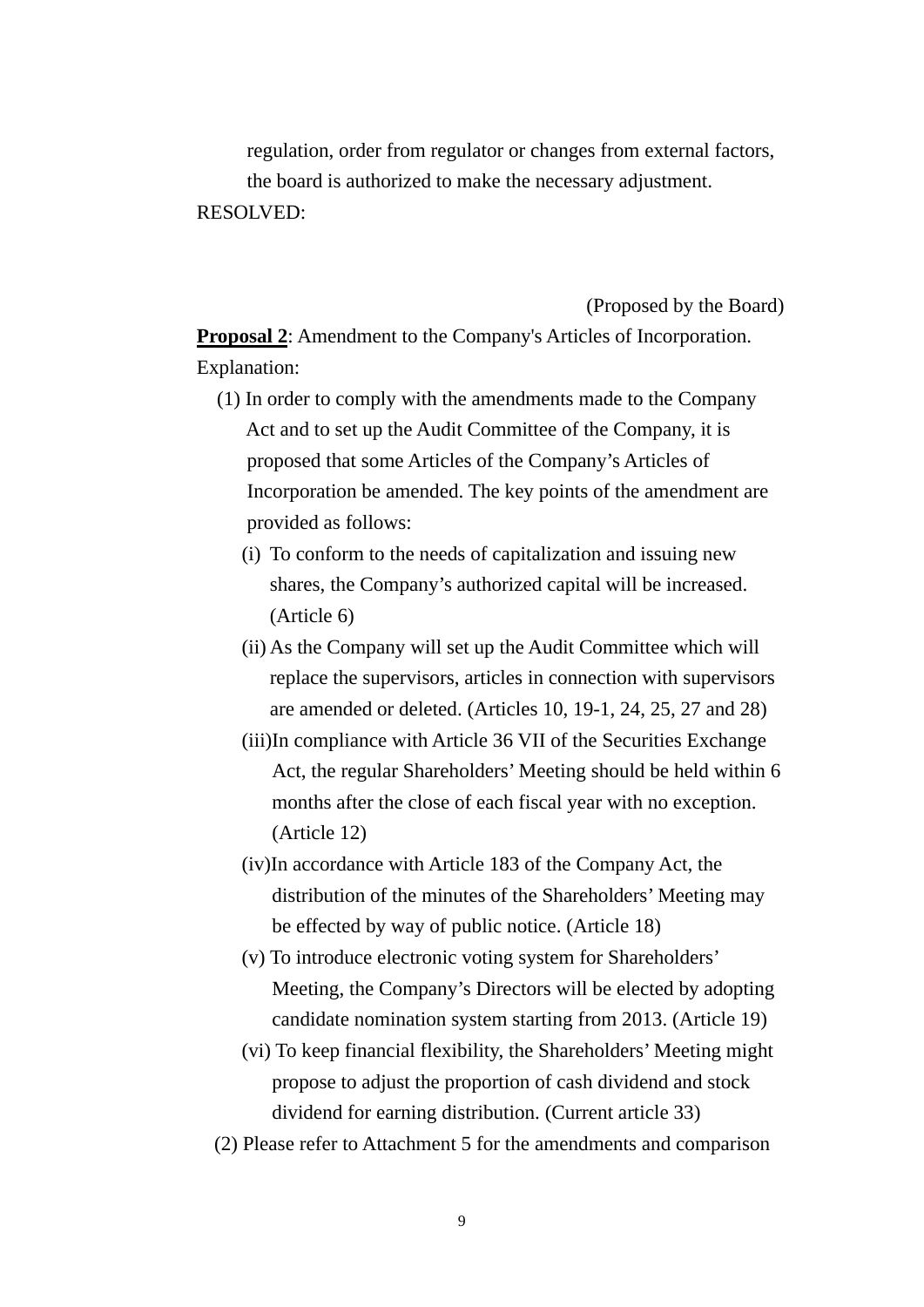chart of the provisions of the Articles of Incorporation of the Company. (omitted)

RESOLVED:

#### (Proposed by the Board)

**Proposal 3**: Amendment to the "Procedures for Acquisition or Disposal of Assets".

Explanation:

- (1) In order to comply with the amendments made to the Regulations Governing the Acquisition or Disposal of Assets by Public Companies, promulgated by FSC on Feb. 13, 2012, it is proposed that some Articles of the Company's "Procedures for Acquisition or Disposal of Assets" be amended. The key points of this amendment are provided as follows:
	- (i) Explicitly specify that an appraisal report or relevant expert's opinion should be obtained prior to the date when the fact of acquisition or disposal of material assets is occurring. (Article 7, 8 and 9)
	- (ii) Explicitly specify that there is no necessity to have certified public accountant's opinion when the acquiring price of fixed assets is less than the expert's appraisal price or when the disposing price of fixed assets is more than the expert's appraisal price. (Article 7)
	- (iii)Explicitly specify the method of identifying material asset transaction. (Amended article 9-1)
	- (iv)Add the procedures for the Company to sell the property to the related party, or sell or acquire other assets, other than property, to and from the related party. (Article 11, 13 and 25)
	- (v) The Company is going to set up the Audit Committee which will replace the supervisors. The wording of supervisor in Articles 13, 16 and 32 will be amended to the wording of Audit Committee. (Article 13, 16 and 32)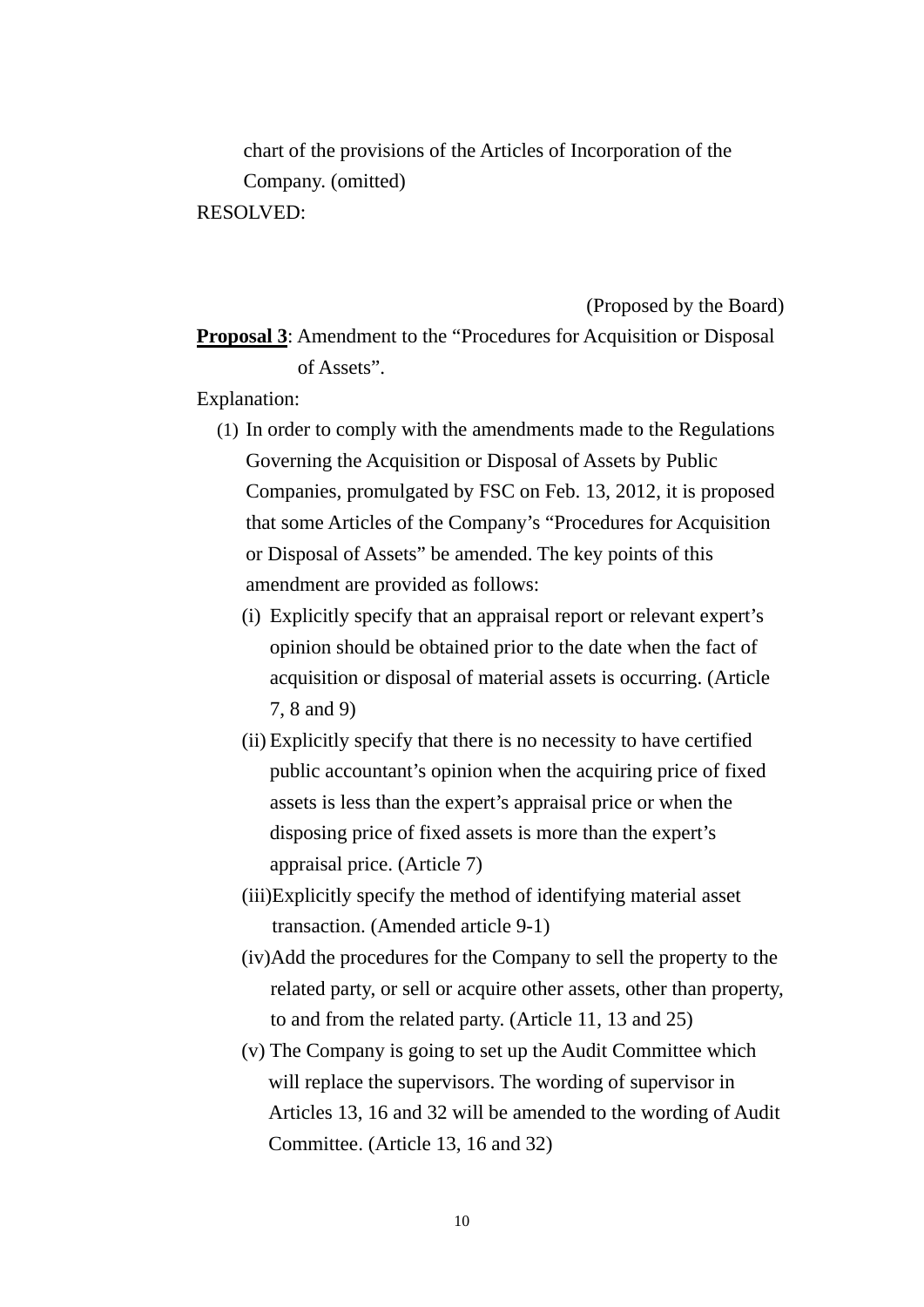- (vi)Explicitly specify that material assets transactions and amendment, or set-up, of "Procedures for Acquisition or Disposal of Assets" should be passed by the Audit Committee, if not passed, might be passed by the majority of two thirds of all Directors. (Article 31)
- (2) Please refer to Attachment 6 for the amendments and comparison chart of the provisions of the "Procedures for Acquisition or Disposal of Assets". (omitted)

RESOLVED:

(Proposed by the Board)

**Proposal 4**: Amendment to the "Election Procedures of Directors and Supervisors".

Explanation:

- (1) In line with the amendments made to the Company's Articles of Incorporation and setup of the Audit Committee, it is proposed that the title of "Election Procedures of Directors and Supervisors" be amended to "Election Procedures of Directors". The key points of this amendment are provided as follows:
	- (i) Setting up the Audit Committee to replace the Supervisors (Articles 1, 2,  $4 \sim 6$  and 8)
	- (ii) Adopting the system of candidate nomination system for election of the directors starting from 2013(Amended article 3)
	- (iii)Amending the conditions that the ballot will be treated as invalid. (Article 10)
- (2) Please refer to Attachment 7 for the amendments and comparison chart of the provisions of 'Election Procedures of Directors and Supervisors" (omitted).

RESOLVED: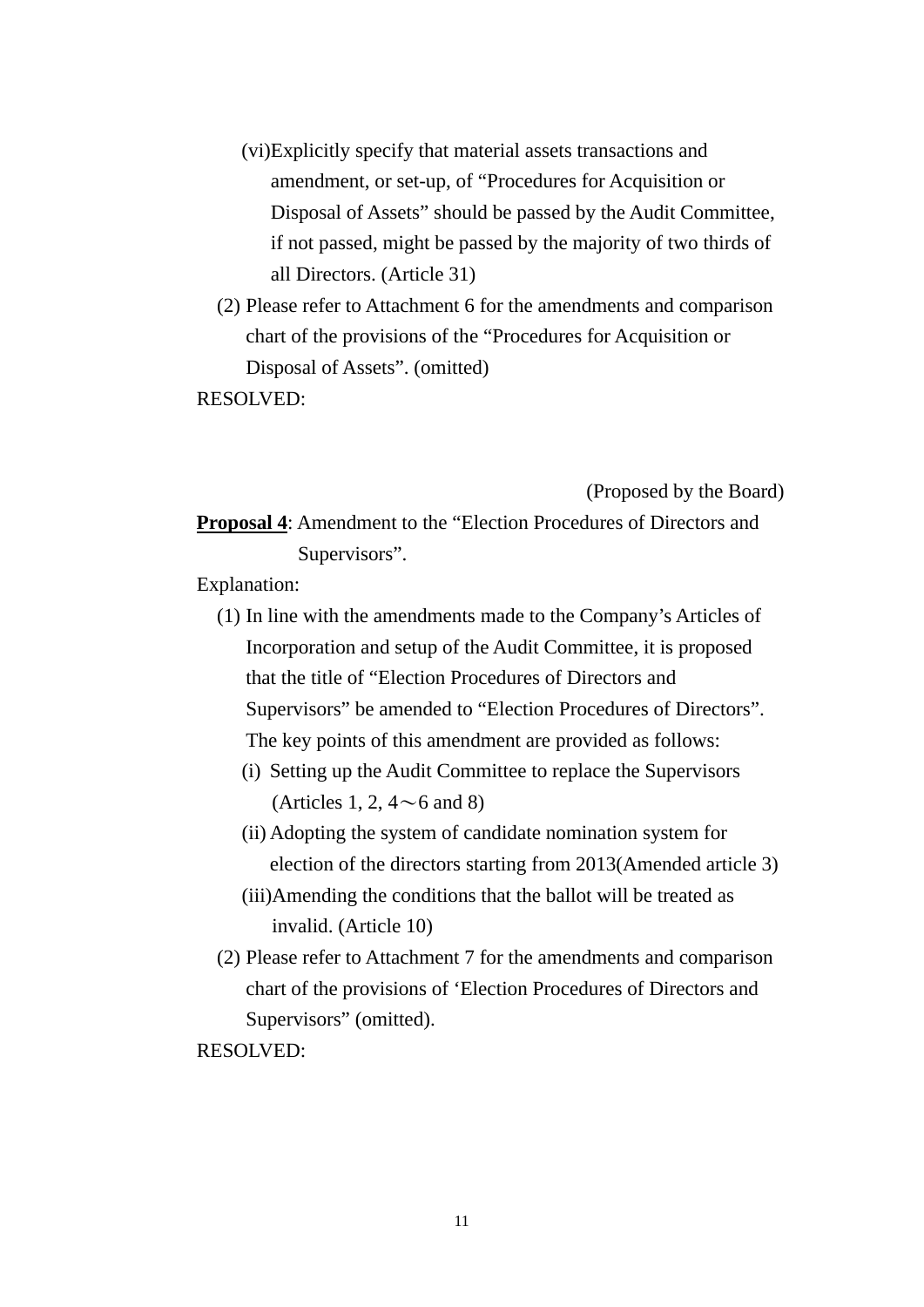**Proposal 5**: Election of the fifth term Board of Directors.

- Explanation:
	- (1) The tenure of the Company's fourth term directors and supervisors is going to expire on June 22, 2012. The Company proposes to elect board members at this Annual Meeting of Shareholders.
	- (2) According to Article 14-4 of the Securities Exchange Act, company with public offering of shares should choose to set up an audit committee or supervisors. To follow the global trends and strengthen coportate governance, the Company proposes to set up an audit committee and abolish the supervisors, in accordance with the Securities Exchange Act.
	- (3) According to the Company's Articles of Incorporation, a total of 15~21 directors shall be elected. However, in consideration of the scale of the Company's operation and the practical operation of the Board, the Company proposes to elect 15 directors (including 3 independent directors) for the fifth term Board of Directors. The fifth term Board members will take office immediately after the 2012 AGM, for 3 years, starting from June 15, 2012 to June 14, 2015; and incumbent directors (including independent directors) and supervisors will leave office at the same time.
	- (4) The independent directors shall be elected from the nominated candidates. Personal information of the three independent director candidates is provided at Attachment 8.

VOTING RESULTS:

(Proposed by the Board)

**Proposal 6**: Proposal for exemption of the prohibition on directors from participation in competitive business.

Explanation:

(1) In accordance with Article 209 of the Company Act, a director who does anything for himself or on behalf of another person that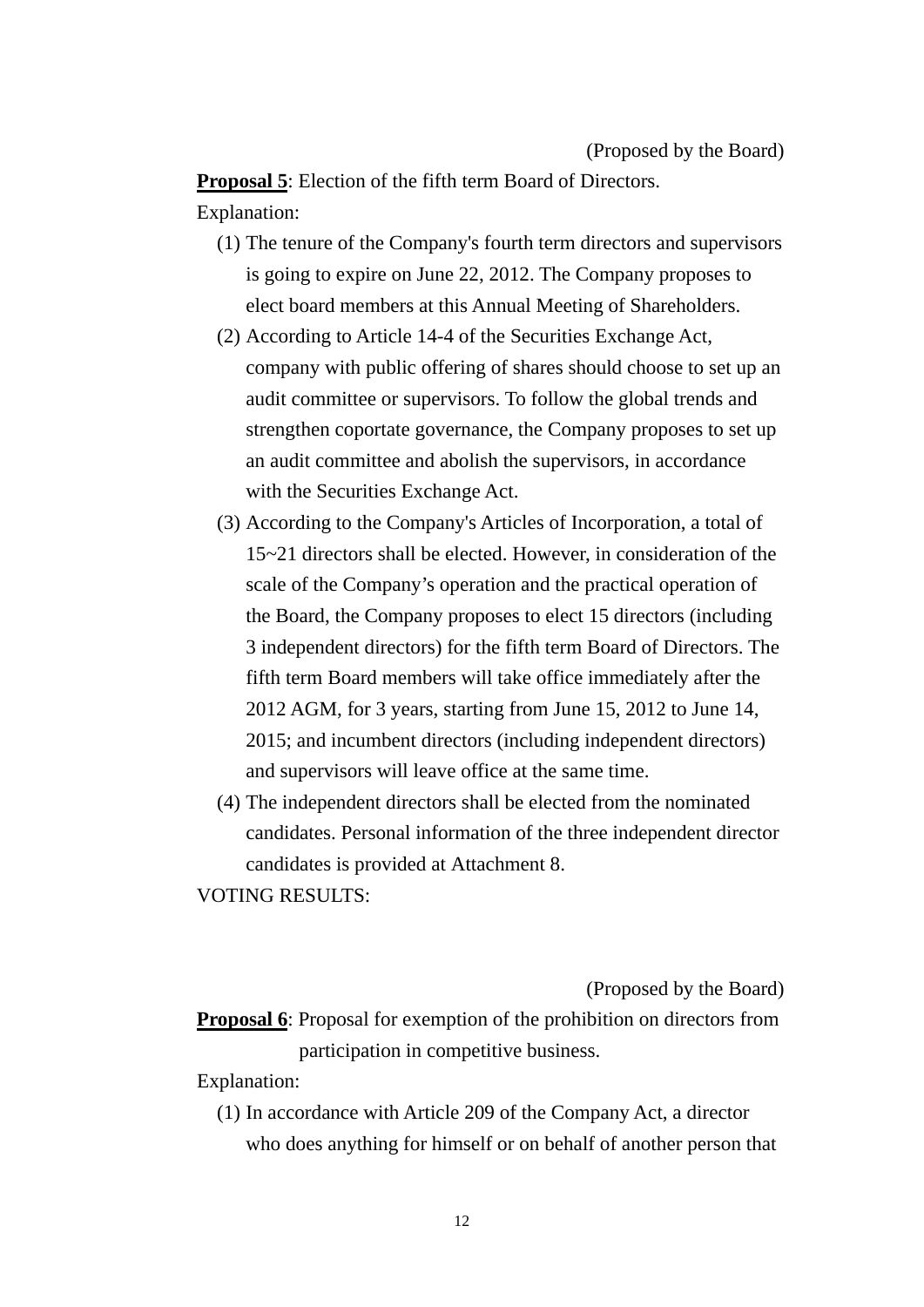is within the scope of the company's business, shall explain to the meeting of shareholders the essential contents of such an act and secure its approval.

(2) Certain directors participate in the operations of another company that is the same or similar to that of the Company. It is proposed that the shareholders' meeting release directors and their representatives from the non-competition restrictions according the Article 209 of the Company Act.

RESOLVED:

### **Questions and Motions**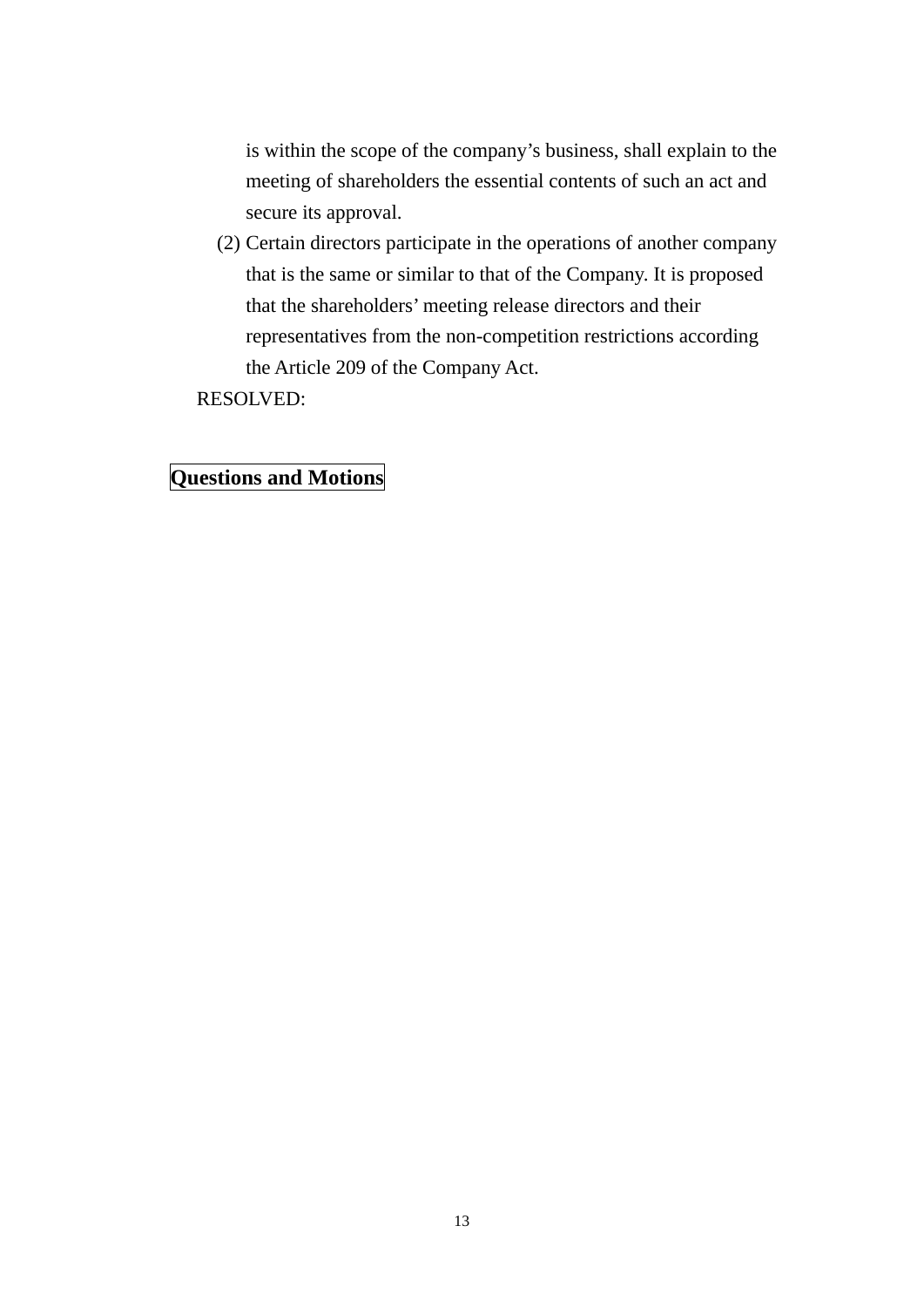### **Attachment 2**

### **Supervisors' Review Report**

 The Board of Directors of the Company has compiled and delivered the business report, the consolidated financial statements, and the proposal for distribution of earnings for 2011. Wherein, the consolidated financial statements were audited by CPA Li, Chang-Chou and Lee, Hsiu-Ling of PricewaterhouseCoopers. The supervisors have examined the above statements and found nothing non-compliance and thus prepared this report in accordance with Article 219 of the Company Act and Article 36 of the Securities and Exchange Act for your ratification.

To:

2012 General Shareholders' Meeting Mega Financial Holding Co., Ltd.

> Supervisor: Oliver Fang-Lai Yu Supervisor: Yaw-Chung Liao Supervisor: Kuo-Hui Hsiao Supervisor: Justin Jan-Lin Wei Supervisor: Joanne Ling

> > Date: April 24, 2012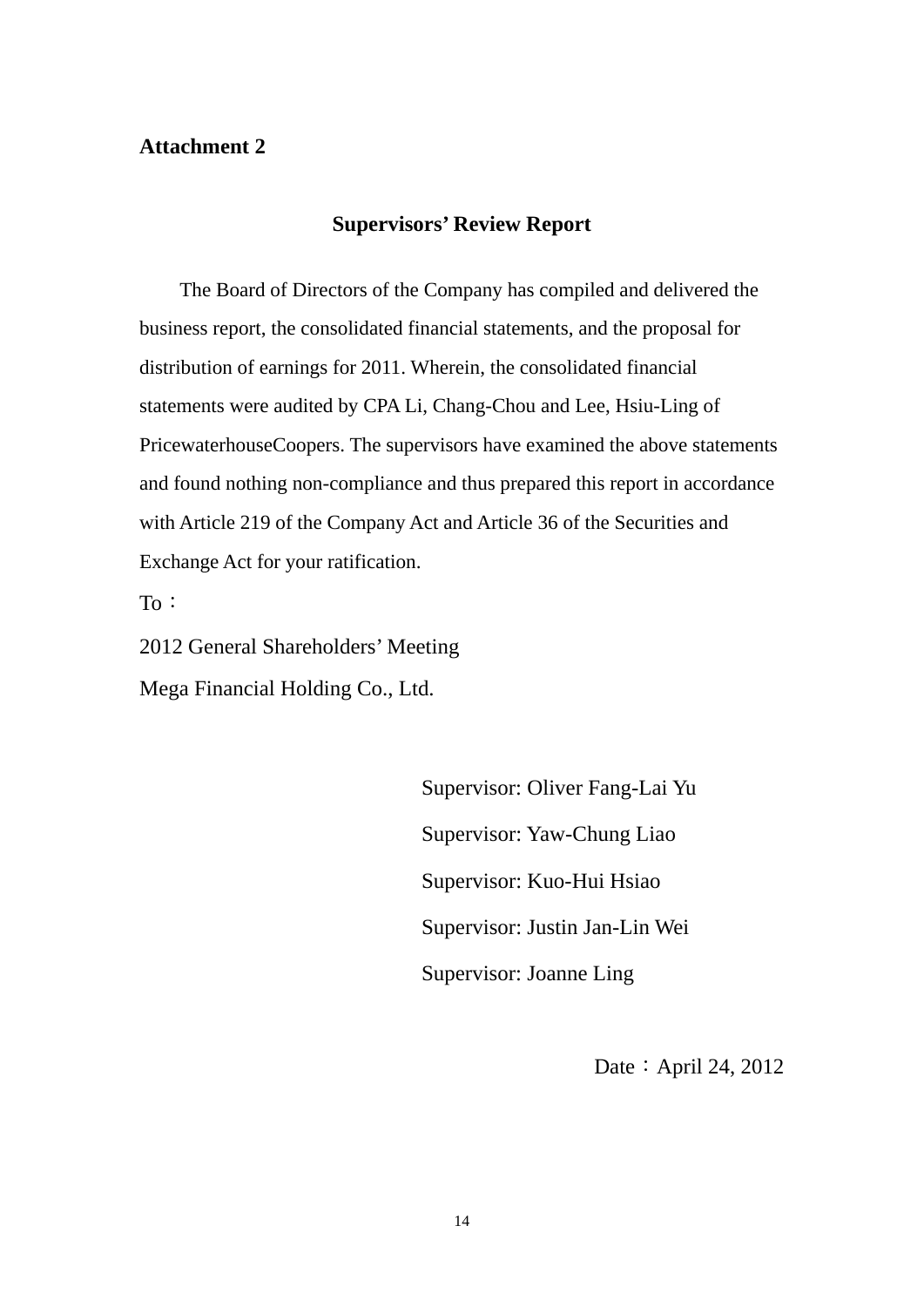### **Attachment 3**

#### **Report of Independent Accountants**

To the Board of Directors and Stockholders

Mega Financial Holding Co., Ltd.

We have audited the accompanying consolidated balance sheets of Mega Financial Holding Co., Ltd. and its subsidiaries as of December 31, 2011 and 2010, and the related consolidated statements of income, of changes in stockholders' equity and of cash flows for the years then ended. These consolidated financial statements are the responsibility of the Company's management. Our responsibility is to express an opinion on these consolidated financial statements based on our audits.

We conducted our audits in accordance with the "Rules Governing the Audit of Financial Statements of Financial Institutions by Certified Public Accountants" and generally accepted auditing standards in the Republic of China. Those standards require that we plan and perform the audit to obtain reasonable assurance about whether the consolidated financial statements are free of material misstatement. An audit includes examining, on a test basis, evidence supporting the amounts and disclosures in the consolidated financial statements. An audit also includes assessing the accounting principles used and significant estimates made by management, as well as evaluating the overall consolidated financial statement presentation. We believe that our audits provide a reasonable basis for our opinion.

In our opinion, the consolidated financial statements referred to above present fairly, in all material respects, the financial position of Mega Financial Holding Co., Ltd. and its subsidiaries as of December 31, 2011 and 2010, and the results of their operations and their cash flows for the years then ended in conformity with the "Regulations Governing the Preparation of Financial Reports by Financial Holding Companies", "Regulations Governing the Preparation of Financial Reports by Public Banks", "Regulations Governing the Preparation of Financial Reports by Public Held Bills Finance Companies", "Regulations Governing the Preparation of Financial Reports by Securities Firms", "Regulations Governing the Preparation of Financial Reports by Futures Commission Merchants", "Regulations Governing the Preparation of Financial Reports by Enterprises Engaging in Insurance", "Regulations Governing the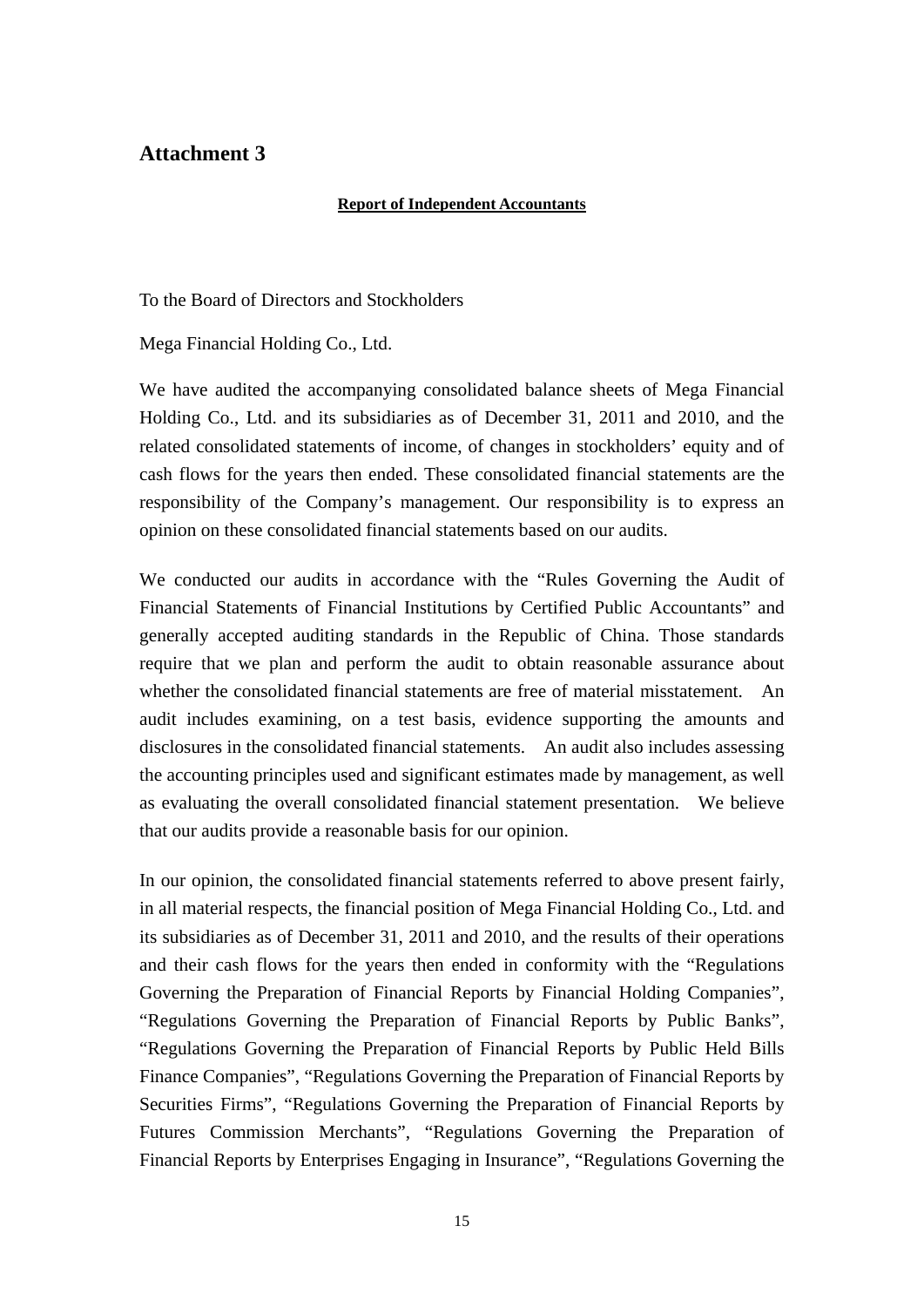Preparation of Financial Reports by Securities Issuers" and accounting principles generally accepted in the Republic of China.

The consolidated financial statements of Mega Financial Holding Co., Ltd. and its subsidiaries as of and for the year ended December 31, 2011 expressed in US dollars were translated from the New Taiwan dollar consolidated financial statements using the exchange rate of US\$1:NT\$30.272 as of December 31, 2011 solely for the convenience of the readers. This basis of translation is not in accordance with generally accepted accounting principles in the Republic of China.

March 27, 2012

The accompanying consolidated financial statements are not intended to present the financial position and results of operations and cash flows in accordance with accounting principles generally accepted in countries and jurisdictions other than the Republic of China. The standards, procedures and practices in the Republic of China governing the review of such consolidated financial statements may differ from those generally accepted in countries and jurisdictions other than the Republic of China. Accordingly, the accompanying consolidated financial statements and review report of independent accountants are not intended for use by those who are not informed about the accounting principles or auditing standards generally accepted in the Republic of China, and their applications in practice.

**-------------------------------------------------------------------------------------------------------**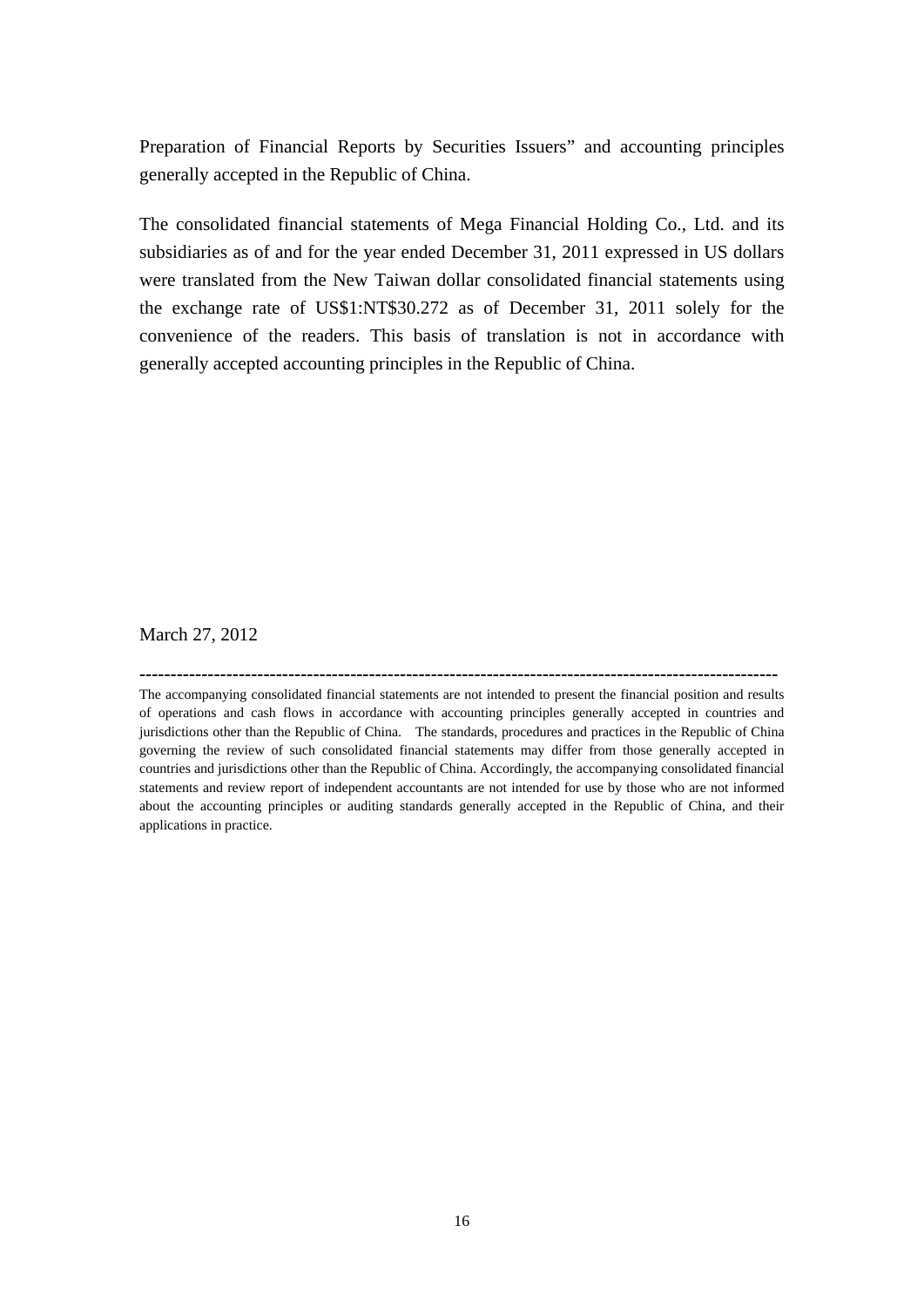#### MEGA FINANCIAL HOLDING CO., LTD. AND ITS SUBSIDIARIES

CONSOLIDATED BALANCE SHEETS

#### DECEMBER 31, 2011 AND 2010

#### (EXPRESSED IN THOUSANDS OF DOLLARS)

|                                                                           |               | December 31, 2011 | December 31, 2010 |                                                                                          |   | December 31, 2011 | December 31, 2010     |  |               |
|---------------------------------------------------------------------------|---------------|-------------------|-------------------|------------------------------------------------------------------------------------------|---|-------------------|-----------------------|--|---------------|
| ASSETS                                                                    | NT\$          | US\$              | NT\$              | LIABILITIES AND STOCKHOLDERS' EQUITY                                                     |   | NT\$              | US\$                  |  | NT\$          |
| Cash and cash equivalents (Notes 4 (1) and 5)                             | 322,992,872   | 10,669,691<br>-8  | - \$              | 271,737,992 Due to the Central Bank and financial institutions (Notes 4 (13) and 5)      | S | 367,548,678       | 12,141,539 \$<br>- \$ |  | 322,704,165   |
| Due from the Central Bank and call loans to banks (Notes 4 (2) and 5)     | 180,399,521   | 5,959,287         |                   | 126,448,073 Funds borrowed from the Central Bank and other banks (Note 4 (14))           |   | 71,873,400        | 2,374,253             |  | 38,568,640    |
| Financial assets at fair value through profit or loss (Notes 4 (3) and 6) | 188,869,552   | 6,239,084         |                   | 162,320,183 Commercial paper payable, net (Notes 4 (15) and 5)                           |   | 1,749,387         | 57,789                |  | 8,862,396     |
| Bills and bonds purchased under resale agreements                         | 1,460,685     | 48,252            |                   | 1,783,691 Financial liabilities at fair value through profit or loss (Note 4 (16))       |   | 21,312,632        | 704,038               |  | 30,019,921    |
| Receivables, net (Notes 4 (4), (6) and 6)                                 | 107,160,487   | 3,539,921         |                   | 145,135,808 Bills and bonds sold under repurchase agreements (Notes 4 (3), (7) and (17)) |   | 199,581,332       | 6,592,935             |  | 181,816,680   |
| Bills discounted and loans, net (Notes 4 (5), (6) and 5)                  | 1,462,054,154 | 48,297,243        |                   | 1,336,834,541 Payables (Notes 4 (18), (30) and 5)                                        |   | 58,514,085        | 1,932,944             |  | 71,479,379    |
| Available-for-sale financial assets, net (Notes 4 (7), (32) and 6)        | 161,432,963   | 5,332,749         |                   | 185,898,407 Deposits and remittances (Notes 4 (19) and 5)                                |   | 1,588,560,967     | 52,476,248            |  | 1,558,573,139 |
| Held-to-maturity financial assets, net (Notes 4 (8), (32) and 6)          | 131,290,215   | 4,337,018         |                   | 217,839,872 Bonds payable (Note 4 (20))                                                  |   | 61,401,059        | 2,028,312             |  | 53,050,000    |
| Equity investments accounted for by the equity method, net (Note 4 (9))   | 2,548,394     | 84,183            |                   | 2,574,762 Other loans (Notes 4 (21) and 6)                                               |   | 5,429,400         | 179,354               |  | 11,168,000    |
| Other financial assets, net (Notes 4 (10), (32) and 6)                    | 23,289,566    | 769,343           |                   | 23,460,086 Accrued pension liability (Note 4 (22))                                       |   | 2,069,310         | 68,357                |  | 1,805,559     |
| Real estate investments, net (Note 6)                                     | 480,452       | 15,871            |                   | 468,997 Reserve for operations and liabilities (Note 4 (23))                             |   |                   |                       |  |               |
| Property and equipment, net (Notes 4 (11), (32) and 6)                    | 21,416,577    | 707,472           | 21,139,449        | Reserve for insurance                                                                    |   | 8,532,270         | 281,854               |  | 9,283,446     |
| Intangible assets, net                                                    | 297,150       | 9,816             | 236,768           | Other reserves                                                                           |   | 5,078,198         | 167,752               |  | 4,967,231     |
| Other assets, net (Notes 4 (12), (30), (32), 5 and 6)                     | 14,709,347    | 485,906           |                   | 13,969,366 Other financial liabilities (Note 4 (24))                                     |   | 12,620,054        | 416,889               |  | 7,357,699     |
|                                                                           |               |                   |                   | Other liabilities (Notes 4 (11) and (25))                                                |   | 10,952,437        | 361,801               |  | 8,951,014     |
|                                                                           |               |                   |                   | <b>Total Liabilities</b>                                                                 |   | 2,415,223,209     | 79,784,065            |  | 2.308.607.269 |
|                                                                           |               |                   |                   | <b>Stockholders' Equity</b>                                                              |   |                   |                       |  |               |
|                                                                           |               |                   |                   | Capital stock                                                                            |   |                   |                       |  |               |
|                                                                           |               |                   |                   | Common stock (Note 4 (26))                                                               |   | 112,806,148       | 3,726,419             |  | 110,594,262   |
|                                                                           |               |                   |                   | Capital surplus (Note 4 (27))                                                            |   | 43,426,403        | 1,434,540             |  | 43,426,403    |
|                                                                           |               |                   |                   | Retained earnings (Note 4(28))                                                           |   |                   |                       |  |               |
|                                                                           |               |                   |                   | Legal reserve                                                                            |   | 18,298,900        | 604,483               |  | 16,787,828    |
|                                                                           |               |                   |                   | Special reserve                                                                          |   | 833,091           | 27,520                |  | 354,967       |
|                                                                           |               |                   |                   | Unappropriated retained earnings                                                         |   | 22,828,132        | 754,101               |  | 18,824,681    |
|                                                                           |               |                   |                   | Equity adjustments                                                                       |   |                   |                       |  |               |
|                                                                           |               |                   |                   | Unrealized revaluation increment                                                         |   | 2,206,808         | 72,899                |  | 2,319,945     |
|                                                                           |               |                   |                   | Cumulative translation adjustments                                                       |   | 1,505,518         | 49,733                |  | 829,397       |
|                                                                           |               |                   |                   | Unrealized gains or losses on financial instruments                                      |   | 1,033,669         | 34,146                |  | 7,733,637     |
|                                                                           |               |                   |                   | Net loss on unrecognized pension cost                                                    |   | $57,283$ (        | 1,892)                |  |               |
|                                                                           |               |                   |                   | Minority interest                                                                        |   | 297,340           | 9,822                 |  | 369,606       |
|                                                                           |               |                   |                   | <b>Total Stockholders' Equity</b>                                                        |   | 203,178,726       | 6,711,771             |  | 201,240,726   |
|                                                                           |               |                   |                   | Commitments and Contingent Liabilities (Note 7)                                          |   |                   |                       |  |               |
|                                                                           |               |                   |                   | Significant Subsequent Events (Note 9)                                                   |   |                   |                       |  |               |
| TOTAL ASSETS                                                              | 2.618.401.935 | 86.495.836        | 2.509.847.995     | TOTAL LIABILITIES AND STOCKHOLDERS' EQUITY                                               |   | 2.618.401.935     | 86,495,836            |  | 2.509.847.995 |

The accompanying notes are an integral part of these consolidated financial statements.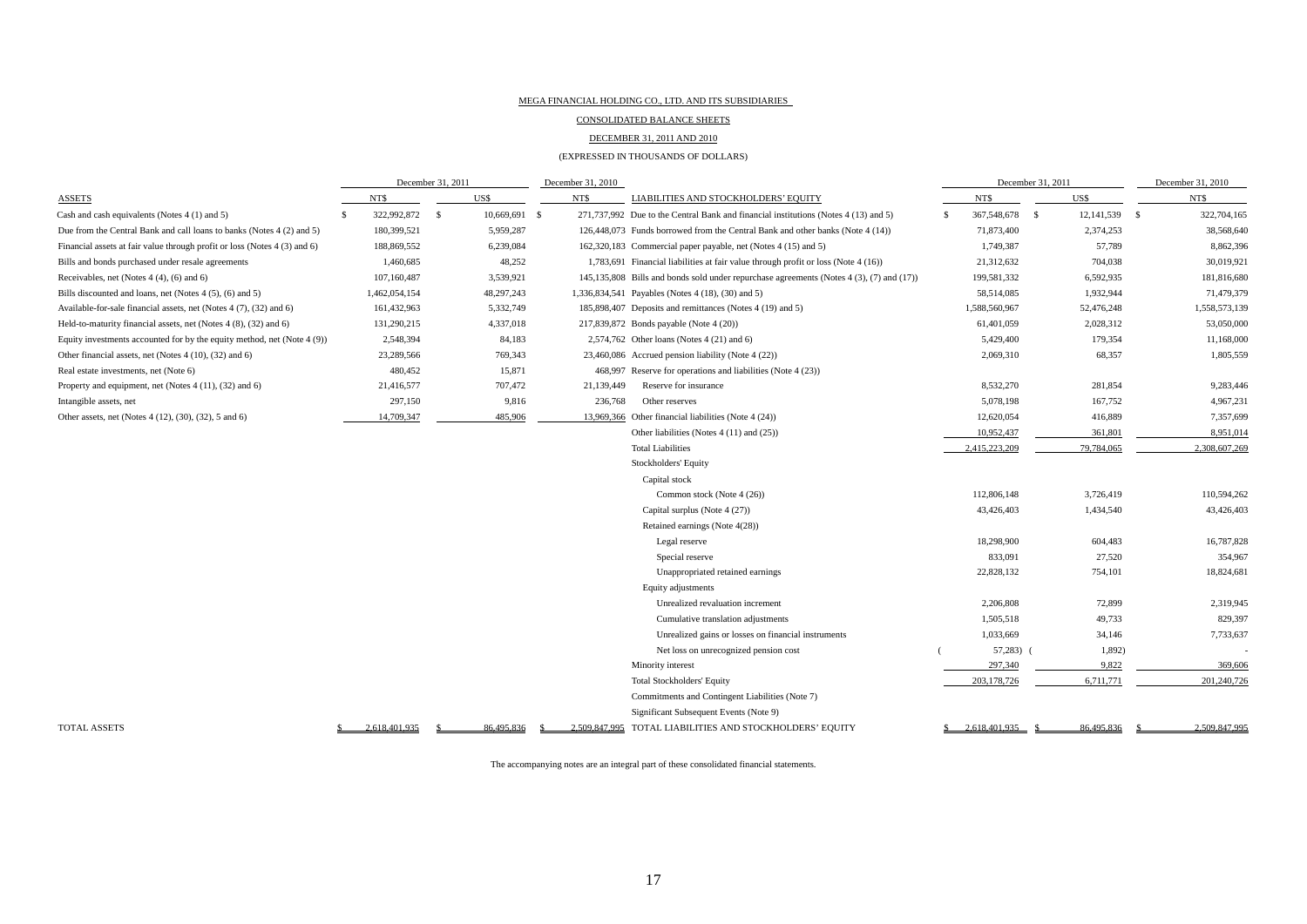#### MEGA FINANCIAL HOLDING CO., LTD AND ITS SUBSIDIARIES

#### CONSOLIDATED STATEMENTS OF INCOME

#### FOR THE YEARS ENDED DECEMBER 31, 2011 AND 2010

#### (EXPRESSED IN THOUSANDS OF DOLLARS, EXCEPT EARNINGS PER SHARE AMOUNTS)

|                                                                  |    | For the Years Ended December 31, |                          |                          |
|------------------------------------------------------------------|----|----------------------------------|--------------------------|--------------------------|
|                                                                  |    | 2011                             | 2010                     |                          |
|                                                                  |    | NT\$                             | US\$                     | NT\$                     |
| Interest income (Note 5)                                         | S  | 41,474,318                       | \$<br>1,370,055          | \$<br>36,120,844         |
| Less: Interest expense (Note 5)                                  |    | 13, 195, 214)                    | $435,888$ ) (            | $11,057,015$ )           |
| Interest income, net                                             |    | 28,279,104                       | 934,167                  | 25,063,829               |
| Revenues other than interest, net                                |    |                                  |                          |                          |
| Service fee revenue and commissions, net (Notes 4(29) and 5)     |    | 8,796,841                        | 290,593                  | 9,543,624                |
| Insurance revenue, net                                           |    | 1,312,671                        | 43,362                   | 1,571,582                |
| Gain from financial assets and liabilities at fair value through |    |                                  |                          |                          |
| profit or loss (Note 5)                                          |    | $652,778$ ) (                    | 21,564)                  | 1,997,917                |
| Realized gain on available-for-sale financial assets, net        |    | 1,328,018                        | 43,870                   | 1,247,843                |
| Realized gain on held-to-maturity financial assets, net          |    | 8,980                            | 297                      | 21,990                   |
| Investment income from equity investments accounted for          |    |                                  |                          |                          |
| by the equity method                                             |    | 152,248                          | 5,029                    | 183,496                  |
| Gain on real estate investments                                  |    | 1,835                            | 61                       | 1,953                    |
| Foreign exchange gain                                            |    | 1,514,526                        | 50,031                   | 1,928,606                |
| Gain on disposal of assets (Note 11)                             |    | 1,002,108                        | $33,103$ (               | 3,137)                   |
| Loss on asset impairment (Note 4 (33))                           |    | $195,758$ ) (                    | $6,467$ )(               | 1,081,420)               |
| Gain on financial assets carried at cost, net                    |    | 734,243                          | 24,255                   | 579,677                  |
| Gain on sale of non-performing loans (Note 11)                   |    | 2,046,138                        | 67,592                   | 643,212                  |
| Bad debts and overdue accounts recovered, net                    |    | 439,536                          | 14,520                   | 200,801                  |
| Other losses (Note 4(7))                                         |    |                                  | - (                      | 3,007,951)               |
| Other reserves (Note 4(7))                                       |    | $1,509$ ) (                      | 50)                      | 2,193,593                |
| Other revenue other than interest income                         |    | 984,947                          | 32,537                   | 1,325,510                |
| Net revenue                                                      |    | 45,751,150                       | 1,511,336                | 42,411,125               |
| Bad debts expense (Notes $4(6)$ , (10) and (23))                 |    | $3,714,335)$ (                   | $122,699$ ) (            | 2,233,788)               |
| Provisions for insurance reserve                                 |    | 67,136                           | $2,218$ (                | 544,604)                 |
| Operating expenses                                               |    |                                  |                          |                          |
| Personnel expenses (Note 4(30))                                  |    | 13,898,515) (                    | $459,121)$ (             | 14,468,002)              |
| Depreciation and amortization (Note 4(30))                       |    | 824,501) (                       | $27,237$ )(              | 885,980)                 |
| Other business and administrative expenses (Note 5)              |    | 6,265,431)                       | $206,971$ ) (            | $5,639,059$ )            |
| Income before Income Tax                                         |    | 21,115,504                       | 697,526                  | 18,639,692               |
| Income Tax Expense (Note 4 (31))                                 |    | 3,429,822                        | $113,300$ ) (            | 3,490,074)               |
| <b>Consolidated Net Income</b>                                   |    | 17,685,682                       | 584,226                  | 15,149,618               |
| Consolidated Net Income Attributable to:                         |    |                                  |                          |                          |
| Stockholders of the Company                                      | \$ | 17,679,892                       | \$<br>584,035            | \$<br>15,110,720         |
| Minority interest                                                |    | 5,790                            | 191                      | 38,898                   |
|                                                                  |    | 17,685,682                       | 584,226                  | \$<br>15.149.618         |
|                                                                  |    | Before Taxes After Taxes         | Before Taxes After Taxes | Before Taxes After Taxes |
|                                                                  |    |                                  |                          |                          |
| Earnings per share (in dollars) (Note $4(32)$ )                  |    |                                  |                          |                          |
|                                                                  |    | $1.87$ \$ $1.57$                 | 0.05                     |                          |
| Consolidated net income                                          |    |                                  | $0.06 =$                 | $1.65$ \$<br>1.34        |
| Diluted earnings per share (in dollars) (Note 4(32))             |    |                                  |                          |                          |
|                                                                  |    | 1.87<br>1.57                     |                          |                          |
| Consolidated net income                                          |    |                                  | 0.06<br>0.05             | <u>1.65 \$</u><br>1.34   |

The accompanying notes are an integral part of these consolidated financial statements.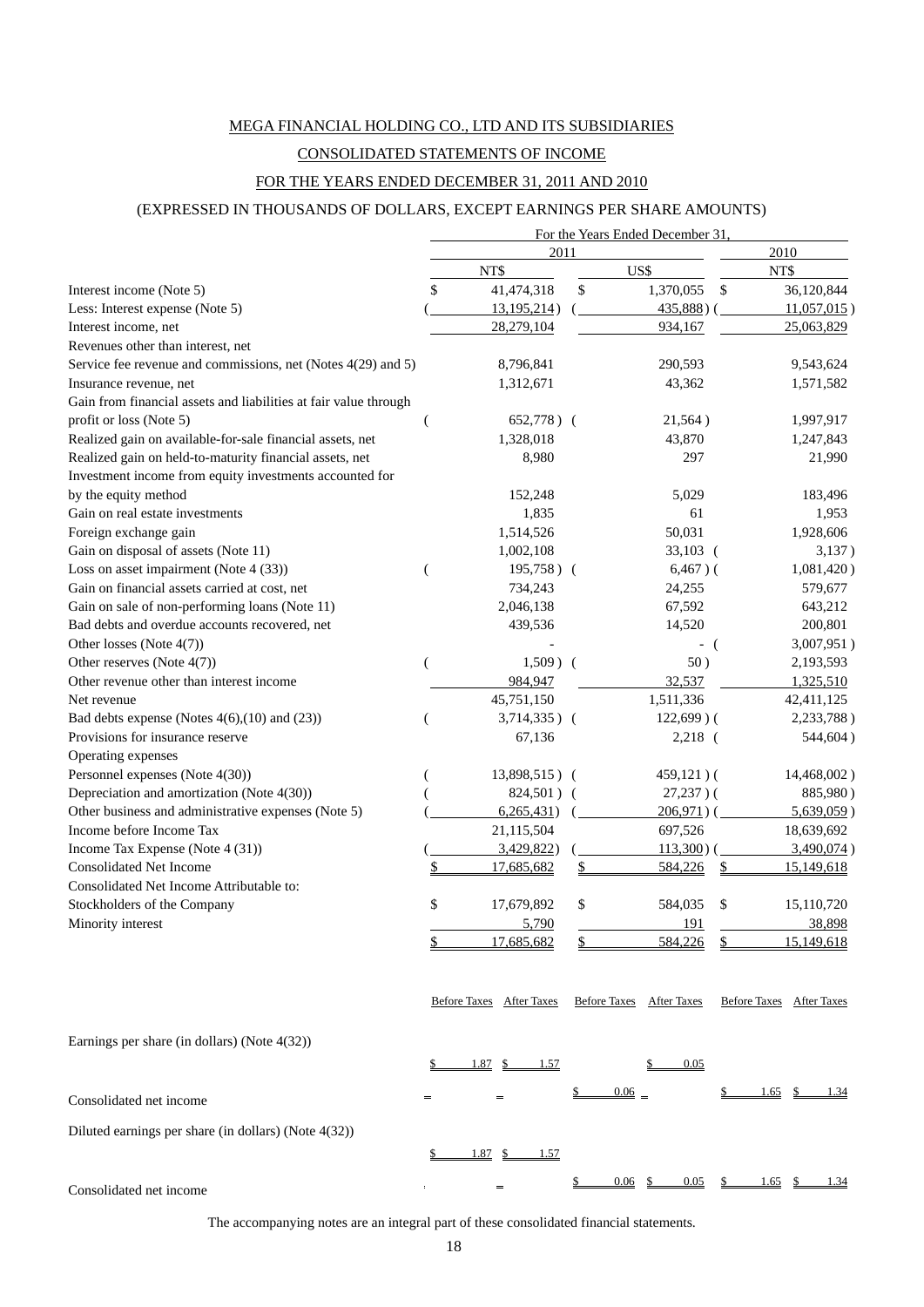#### MEGA FINANCIAL HOLDING CO., LTD. AND ITS SUBSIDIARIES CONSOLIDATED STATEMENTS OF CHANGES IN STOCKHOLDERS' EQUITY FOR THE YEAR ENDED DECEMBER 31, 2010

(Expressed in Thousands of New Taiwan Dollars)

|                                                                                        |                 |                    |                  | <b>Retained Earnings</b> |                                        |                                         |                                          |                                                              |                                             |                      |               |
|----------------------------------------------------------------------------------------|-----------------|--------------------|------------------|--------------------------|----------------------------------------|-----------------------------------------|------------------------------------------|--------------------------------------------------------------|---------------------------------------------|----------------------|---------------|
|                                                                                        | Common<br>Stock | Capital<br>Surplus | Legal<br>Reserve | Special<br>Reserve       | Unappropriated<br>Retained<br>Earnings | Unrealized<br>Revaluation<br>Increments | Cumulative<br>Translation<br>Adjustments | Unrealized<br>Gains or Losses<br>on Financial<br>Instruments | Net Loss on<br>Unrecognized<br>Pension Cost | Minority<br>Interest | Total         |
| For the year ended December 31, 2010<br>Balance, January 1, 2010                       | \$110,594,262   | \$43,426,403       | \$15,354,639     | 354,967<br>- \$          | $$16,206,576$ \;                       | 2,319,945                               | 1,598,513<br><sup>S</sup>                | 5,799,275 \$<br>S.                                           |                                             | 640,915              | \$196,295,495 |
| Earnings distribution for 2009 (Note)                                                  |                 |                    |                  |                          |                                        |                                         |                                          |                                                              |                                             |                      |               |
| Legal reserve                                                                          |                 |                    | 1,433,189        |                          | 1,433,189)<br>$-$ (                    |                                         |                                          |                                                              |                                             |                      |               |
| Cash dividends                                                                         |                 |                    |                  |                          | 11,059,426)<br>$-$ (                   |                                         |                                          |                                                              |                                             | $\sim$               | 11,059,426)   |
| Adjustments in other stockholders' equity<br>arising from long-term equity investments |                 |                    |                  |                          |                                        |                                         |                                          |                                                              |                                             |                      |               |
| Changes in unrealized gains or losses on                                               |                 |                    |                  |                          |                                        |                                         |                                          |                                                              |                                             |                      | 886,457       |
| available-for-sale financial assets                                                    |                 |                    |                  |                          |                                        |                                         |                                          | 886,457)                                                     |                                             | $\sim$               |               |
| Changes in cumulative translation                                                      |                 |                    |                  |                          |                                        |                                         |                                          |                                                              |                                             |                      |               |
| adjustments<br>Consolidated net income for the year ended                              |                 |                    |                  |                          |                                        | $\sim$                                  | 769,116)                                 |                                                              |                                             | $\overline{a}$       | 769,116)      |
| December 31, 2010                                                                      |                 |                    |                  | $\overline{\phantom{a}}$ | 15,110,720                             |                                         |                                          |                                                              |                                             | 38,898               | 15,149,618    |
| Changes in unrealized gains or losses on                                               |                 |                    |                  |                          |                                        |                                         |                                          |                                                              |                                             |                      |               |
| available-for-sale financial assets                                                    |                 |                    |                  |                          |                                        |                                         |                                          | 2,820,819                                                    |                                             |                      | 2,820,819     |
| Changes in minority interest                                                           |                 |                    |                  |                          |                                        |                                         |                                          |                                                              |                                             | 310,207)             | 310,207)      |
| Balance, December 31, 2010                                                             | \$110,594,262   | \$43,426,403       | \$16,787,828     | 354,967                  | \$18,824,681                           | 2,319,945                               | 829,397                                  | 7,733,637                                                    |                                             | 369,606              | 201,240,726   |

(Continued)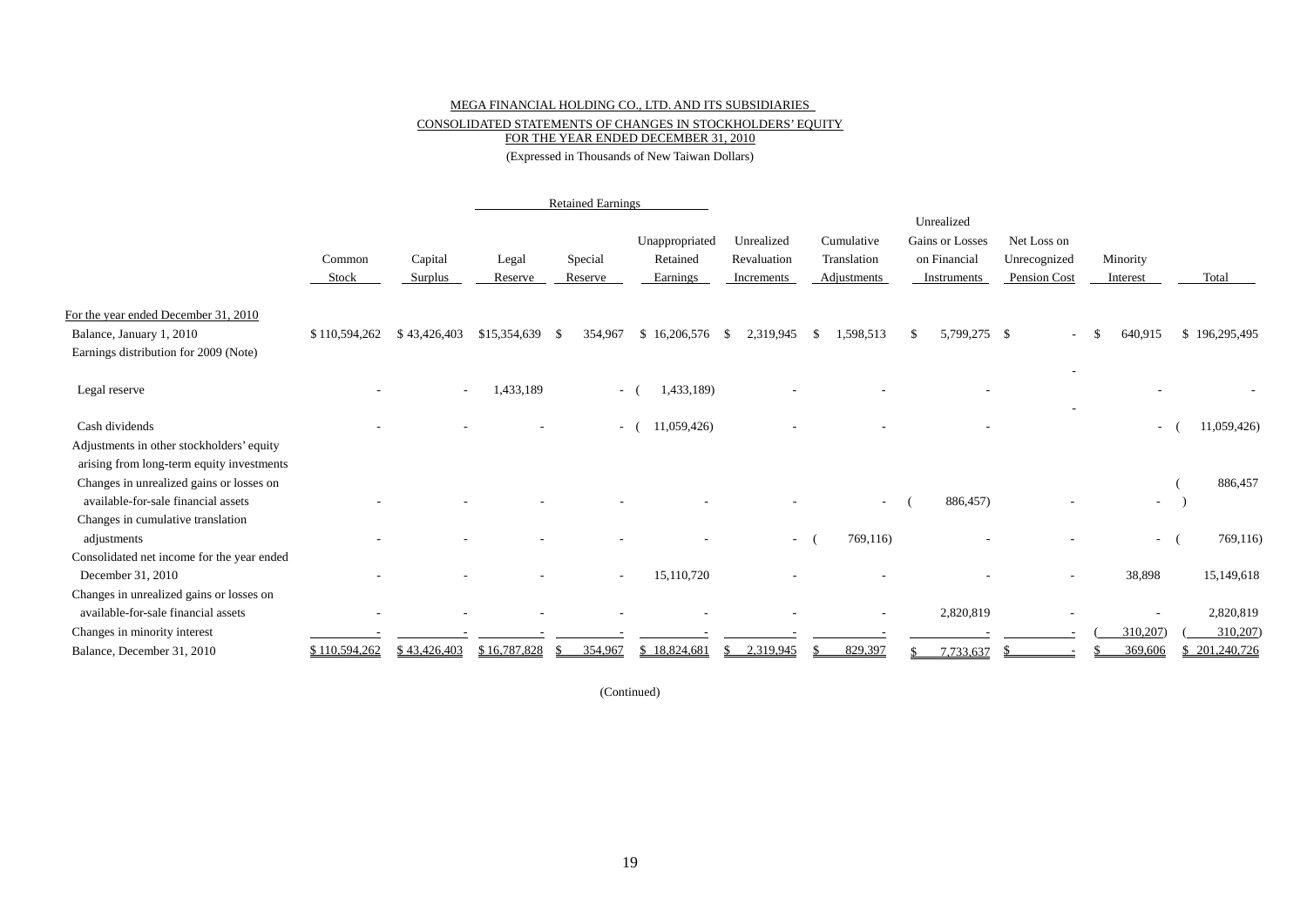#### MEGA FINANCIAL HOLDING CO., LTD. AND ITS SUBSIDIARIES

CONSOLIDATED STATEMENTS OF CHANGES IN STOCKHOLDERS' EQUITY (Continued)

FOR THE YEAR ENDED DECEMBER 31, 2011

(Expressed in Thousands of New Taiwan Dollars)

Retained Earnings

|                                                                                        |               |                           |              |         |                          |                |                           |      |             | Unrealized      |                         |          |                          |               |
|----------------------------------------------------------------------------------------|---------------|---------------------------|--------------|---------|--------------------------|----------------|---------------------------|------|-------------|-----------------|-------------------------|----------|--------------------------|---------------|
|                                                                                        |               |                           |              |         |                          | Unappropriated | Unrealized                |      | Cumulative  | Gains or Losses | Net Loss on             |          |                          |               |
|                                                                                        | Common        | Capital                   | Legal        | Special |                          | Retained       | Revaluation               |      | Translation | on Financial    | Unrecognized            | Minority |                          |               |
|                                                                                        | Stock         | Surplus                   | Reserve      | Reserve |                          | Earnings       | Increments                |      | Adjustments | Instruments     | Pension Cost            | Interest |                          | Total         |
| For the year ended December 31, 2011                                                   |               |                           |              |         |                          |                |                           |      |             |                 |                         |          |                          |               |
| Balance, January 1, 2011                                                               | \$110,594,262 | \$43,426,403              | \$16,787,828 | -9      | 354,967                  | \$18,824,681   | 2,319,945<br>-S           | - \$ | 829,397     | 7,733,637       | -\$                     |          | 369,606                  | \$201,240,726 |
| Earnings distribution for 2010 (Note)                                                  |               |                           |              |         |                          |                |                           |      |             |                 |                         |          |                          |               |
| Legal reserve                                                                          |               |                           | 1,511,072    |         | $ \sqrt{ }$              | 1,511,072)     |                           |      |             |                 |                         |          |                          |               |
| Cash dividends                                                                         |               |                           |              |         | $\sim$ $-$               | 9,953,483)     |                           |      |             |                 |                         |          | $\sim$ 10 $\pm$          | 9,953,483)    |
| Stock dividends                                                                        | 2,211,886     |                           |              |         |                          | 2,211,886)     |                           |      |             |                 |                         |          |                          |               |
| Adjustments in other stockholders' equity<br>arising from long-term equity investments |               |                           |              |         |                          |                |                           |      |             |                 |                         |          |                          |               |
| Changes in unrealized gains or losses on                                               |               |                           |              |         |                          |                |                           |      |             |                 |                         |          |                          |               |
| available-for-sale financial assets                                                    |               |                           |              |         |                          |                |                           |      |             | 4,831,835)      |                         |          | $\overline{\phantom{a}}$ | 4,831,835)    |
| Changes in cumulative translation                                                      |               |                           |              |         |                          |                |                           |      |             |                 |                         |          |                          |               |
| adjustments                                                                            |               |                           |              |         |                          |                |                           |      | 676,121     |                 |                         |          |                          | 676,121       |
| Default loss reserve transferred as special                                            |               |                           |              |         |                          |                |                           |      |             |                 |                         |          |                          |               |
| reserve                                                                                |               |                           |              |         | 195,344                  |                |                           |      |             |                 |                         |          |                          | 195,344       |
| Trading loss reserve transferred as special                                            |               |                           |              |         |                          |                |                           |      |             |                 |                         |          |                          |               |
| reserve                                                                                |               |                           |              |         | 282,780                  |                |                           |      |             |                 |                         |          | $\overline{\phantom{a}}$ | 282,780       |
| Changes in asset revaluation increments                                                |               |                           |              |         |                          | $-$ (          | 113,137)                  |      |             |                 |                         |          | $-$ (                    | 113, 137      |
| Net loss on unrecognized pension cost                                                  |               |                           |              |         |                          |                |                           |      |             | ٠               | 57,283)                 |          | - 1                      | 57,283)       |
| Consolidated net income for the year ended                                             |               |                           |              |         |                          |                |                           |      |             |                 |                         |          |                          |               |
| December 31, 2011                                                                      |               |                           |              |         | $\overline{\phantom{a}}$ | 17,679,892     |                           |      |             |                 |                         |          | 5,790                    | 17,685,682    |
| Changes in unrealized gains or losses on                                               |               |                           |              |         |                          |                |                           |      |             |                 |                         |          |                          |               |
| available-for-sale financial assets                                                    |               |                           |              |         |                          |                |                           |      | $\sim$      | 1,868,133)      |                         |          | $ -$                     | 1,868,133)    |
| Changes in minority interest                                                           |               |                           |              |         |                          |                |                           |      |             |                 |                         |          | 78,056)                  | 78,056)       |
| Balance, December 31, 2011                                                             | \$112,806,148 | \$43,426,403 \$18,298,900 |              |         | 833,091                  | \$22,828,132   | 2,206,808<br><sup>S</sup> | \$   | 1,505,518   | 1,033,669       | 57,283<br>$\frac{1}{2}$ | -S       | 297,340<br>-S            | 203,178,726   |

Note: Remunerations to directors and supervisors amounting to NT\$64,493 and NT \$67,998 thousand and employee bonuses amounting to NT \$20,637 and NT \$10,892 thousand for 2009 and 2010, respectively, had been deducted from the statement of income.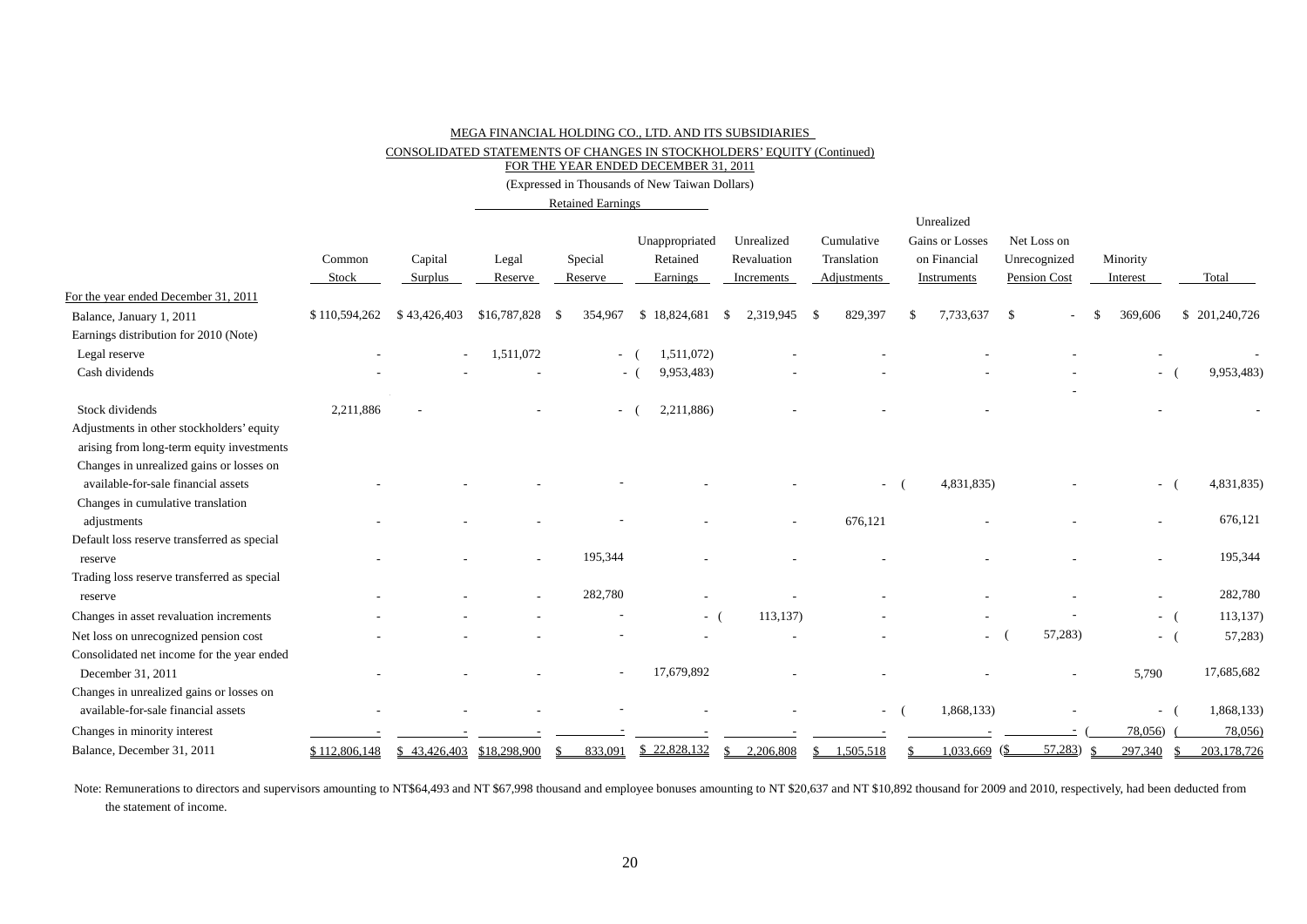#### MEGA FINANCIAL HOLDING CO., LTD. AND ITS SUBSIDIARIES CONSOLIDATED STATEMENTS OF CHANGES IN STOCKHOLDERS' EQUITY (Continued)

#### FOR THE YEAR ENDED DECEMBER 31, 2011

#### (Expressed in Thousands of US Dollars)

|                                             |                 |                    |                  | <b>Retained Earnings</b> |                                        |                                         |                                          |        |                                                              |                                             |                      |                          |           |
|---------------------------------------------|-----------------|--------------------|------------------|--------------------------|----------------------------------------|-----------------------------------------|------------------------------------------|--------|--------------------------------------------------------------|---------------------------------------------|----------------------|--------------------------|-----------|
|                                             | Common<br>Stock | Capital<br>Surplus | Legal<br>Reserve | Special<br>Reserve       | Unappropriated<br>Retained<br>Earnings | Unrealized<br>Revaluation<br>Increments | Cumulative<br>Translation<br>Adjustments |        | Unrealized<br>Gains or Losses<br>on Financial<br>Instruments | Net Loss on<br>Unrecognized<br>Pension Cost | Minority<br>Interest |                          | Total     |
| For the year ended December 31, 2011        |                 |                    |                  |                          |                                        |                                         |                                          |        |                                                              |                                             |                      |                          |           |
| Balance, January 1, 2011                    | 3,653,352<br>\$ | \$1,434,540        | 554,567<br>-S    | 11,726<br>- \$           | 621,851 \$<br>-\$                      | 76,636 \$                               | 27,398                                   | -\$    | 255,472                                                      | -\$                                         | 12,209               |                          | 6,647,751 |
| Earnings distribution for 2010 (Note)       |                 |                    |                  |                          |                                        |                                         |                                          |        |                                                              |                                             |                      |                          |           |
| Legal reserve                               |                 |                    | 49,916           |                          | 49,916)<br>$-$ (                       |                                         |                                          |        |                                                              |                                             |                      |                          |           |
| Cash dividends                              |                 |                    |                  |                          | 328,802)<br>$-$ (                      |                                         |                                          |        |                                                              |                                             |                      | $\overline{\phantom{a}}$ | 328,802)  |
| Stock dividends                             | 73,067          |                    |                  | $\sim$                   | 73,067)                                |                                         |                                          |        |                                                              |                                             |                      |                          |           |
| Adjustments in other stockholders' equity   |                 |                    |                  |                          |                                        |                                         |                                          |        |                                                              |                                             |                      |                          |           |
| arising from long-term equity investments   |                 |                    |                  |                          |                                        |                                         |                                          |        |                                                              |                                             |                      |                          |           |
| Changes in unrealized gains or losses on    |                 |                    |                  |                          |                                        |                                         |                                          |        |                                                              |                                             |                      |                          |           |
| available-for-sale financial assets         |                 |                    |                  |                          |                                        |                                         |                                          | $\sim$ | 159,614)                                                     |                                             |                      | - 1                      | 159,614)  |
| Changes in cumulative translation           |                 |                    |                  |                          |                                        |                                         |                                          |        |                                                              |                                             |                      |                          |           |
| adjustments                                 |                 |                    |                  |                          |                                        |                                         | 22,335                                   |        |                                                              |                                             |                      |                          | 22,335    |
| Default loss reserve transferred as special |                 |                    |                  |                          |                                        |                                         |                                          |        |                                                              |                                             |                      |                          |           |
| reserve                                     |                 |                    | ٠                | 6.453                    |                                        |                                         |                                          |        |                                                              |                                             |                      |                          | 6,453     |
| Trading loss reserve transferred as special |                 |                    |                  |                          |                                        |                                         |                                          |        |                                                              |                                             |                      |                          |           |
| reserve                                     |                 |                    |                  | 9,341                    |                                        |                                         |                                          |        |                                                              |                                             |                      |                          | 9,341     |
| Changes in asset revaluation increments     |                 |                    |                  |                          | $-$ (                                  | 3,737                                   |                                          |        |                                                              |                                             |                      | - (                      | 3,737     |
| Net loss on unrecognized pension cost       |                 |                    |                  |                          |                                        |                                         |                                          |        | $\sim$                                                       | 1,892)                                      |                      | $-$ (                    | 1,892)    |
| Consolidated net income for the year ended  |                 |                    |                  |                          |                                        |                                         |                                          |        |                                                              |                                             |                      |                          |           |
| December 31, 2011                           |                 |                    |                  |                          | 584,035                                |                                         |                                          |        |                                                              |                                             | 191                  |                          | 584,226   |
| Changes in unrealized gains or losses on    |                 |                    |                  |                          |                                        |                                         |                                          |        |                                                              |                                             |                      |                          |           |
| available-for-sale financial assets         |                 |                    |                  |                          |                                        |                                         |                                          | $\sim$ | 61,712)                                                      |                                             |                      | - 1                      | 61,712)   |
| Changes in minority interest                |                 |                    |                  |                          |                                        |                                         |                                          |        |                                                              |                                             | 2,578)               |                          | 2,578     |
| Balance, December 31, 2011                  |                 | $1,434,540$ \$     | 604,483          | 27,520<br>-8             | 754,101<br>- S                         | 72,899<br>¢                             | 49,733<br>-8                             | -\$    | $34,146$ (\$                                                 | $1,892$ \$                                  | 9,822                | - \$                     | 6,711,771 |

Note: Remunerations to directors and supervisors amounting to NT\$64,493 and NT \$67,998 thousand and employee bonuses amounting to NT \$20,637 and NT \$10,892 thousand for 2009 and 2010, respectively, had been deducted from the statement of income.

The accompanying notes are an integral part of these consolidated financial statements.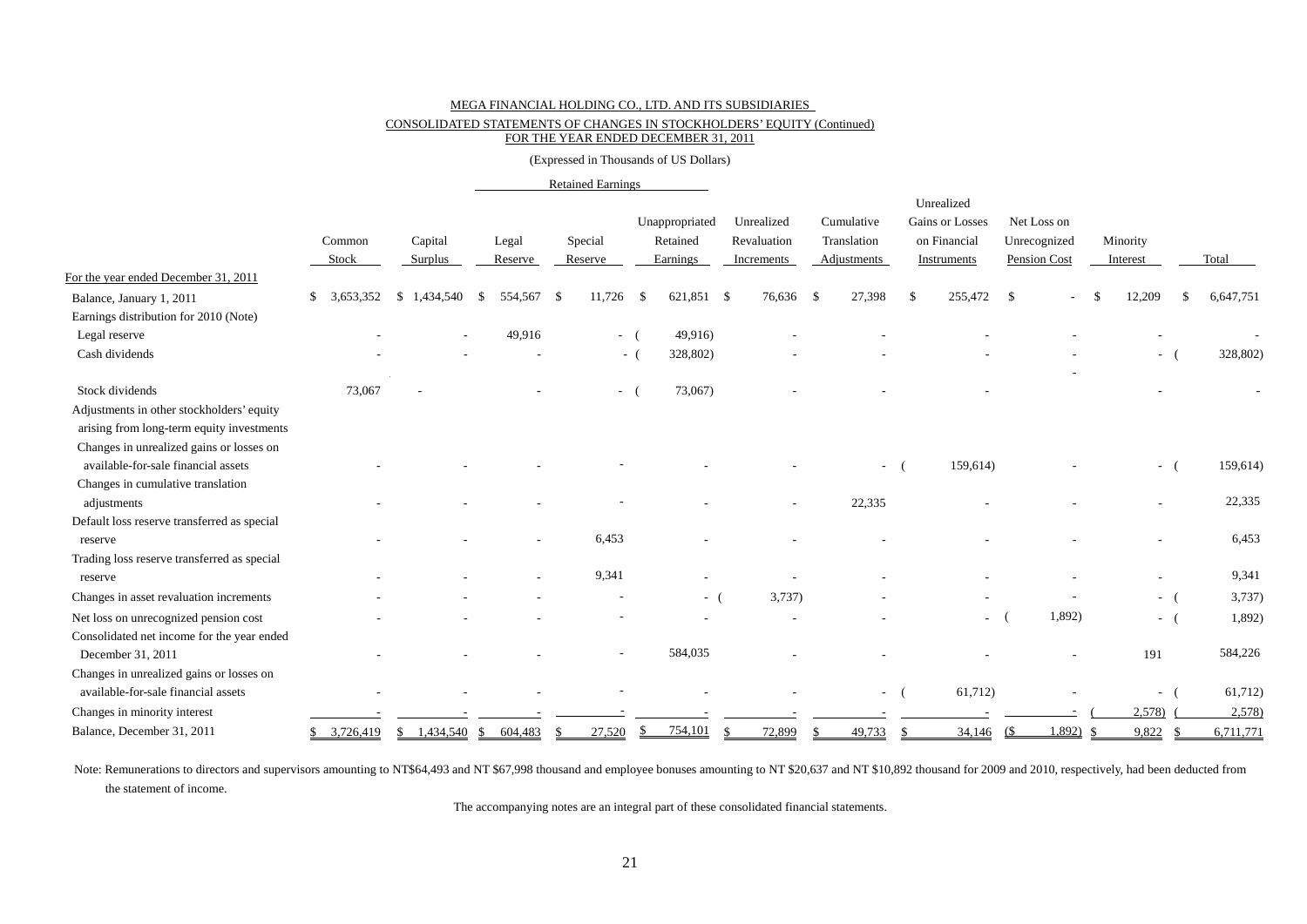#### MEGA FINANCIAL HOLDING CO., LTD. AND ITS SUBSIDIARIES CONSOLIDATED STATEMENTS OF CASH FLOWS FOR THE YEARS ENDED DECEMBER 31, 2011 AND 2010 (EXPRESSED IN THOUSANDS OF DOLLARS)

|                                                             | For the Years Ended December 31 |                  |                      |             |  |  |  |  |  |
|-------------------------------------------------------------|---------------------------------|------------------|----------------------|-------------|--|--|--|--|--|
|                                                             |                                 | 2011             |                      | 2010        |  |  |  |  |  |
|                                                             |                                 | NT\$             | US\$                 | NT\$        |  |  |  |  |  |
| <b>Cash Flows from Operating Activities</b>                 |                                 |                  |                      |             |  |  |  |  |  |
| Consolidated net income attributable to stockholders of the |                                 |                  |                      |             |  |  |  |  |  |
| company                                                     | \$                              | 17,679,892<br>\$ | 584,035<br>\$        | 15,110,720  |  |  |  |  |  |
| Consolidated net income attributable to minority interest   |                                 | 5,790            | 191                  | 38,898      |  |  |  |  |  |
| Adjustments to reconcile consolidated net income to net     |                                 |                  |                      |             |  |  |  |  |  |
| cash provided by (used in) operating activities:            |                                 |                  |                      |             |  |  |  |  |  |
| Depreciation and amortization                               |                                 | 824,501          | 27,237               | 885,980     |  |  |  |  |  |
| Valuation gain from financial assets and liabilities        |                                 | 911,730) (       | $30,118)$ (          | 1,100,922)  |  |  |  |  |  |
| Investment income from equity investments accounted         |                                 |                  |                      |             |  |  |  |  |  |
| for by the equity method                                    | (                               | $152,248$ ) (    | $5,029$ (            | 183,496)    |  |  |  |  |  |
| Cash dividends distributed by equity investments            |                                 |                  |                      |             |  |  |  |  |  |
| accounted for by the equity method                          |                                 | 136,306          | 4,503                | 129,034     |  |  |  |  |  |
| Bad debts expense                                           |                                 | 3,714,335        | 122,699              | 2,233,788   |  |  |  |  |  |
| Loss on asset impairment                                    |                                 | 195,758          | 6,467                | 1,081,420   |  |  |  |  |  |
| (Reversal of) provisions for insurance reserves             | (                               | $67,136$ ) (     | 2,218)               | 544,604     |  |  |  |  |  |
| Gain from disposal of assets, net                           | $\overline{\phantom{a}}$        | $1,002,108$ $($  | 33,103)              | 3,137       |  |  |  |  |  |
| Loss on scrapped assets                                     |                                 | 509(             | 17)                  | 304         |  |  |  |  |  |
| (Reversal of) provisions for other reserves                 |                                 | 1,509            | 50<br>- (            | 2,193,593)  |  |  |  |  |  |
| Changes in assets and liabilities:                          |                                 |                  |                      |             |  |  |  |  |  |
| Increase in financial assets at fair value through profit   |                                 |                  |                      |             |  |  |  |  |  |
| or loss                                                     |                                 | $25,637,639$ (   | 846,909) (           | 33,693,931) |  |  |  |  |  |
| Decrease (increase) in bills and bonds purchased under      |                                 |                  |                      |             |  |  |  |  |  |
| resale agreements                                           |                                 | 323,006          | 10,670<br>$\sqrt{2}$ | 987,596)    |  |  |  |  |  |
| Decrease (increase) in receivables                          |                                 | 39,702,243       | 1,311,517            | 27,696,254) |  |  |  |  |  |
| Increase in other financial assets                          |                                 | $100,073$ ) (    | $3,306)$ (           | 675,996)    |  |  |  |  |  |
| Net change in deferred income tax assets/liabilities        |                                 | 201,029          | 6,641                | 774,095     |  |  |  |  |  |
| (Increase) decrease in other assets                         |                                 | $3,230,655$ ) (  | 106,721)             | 1,778,714   |  |  |  |  |  |
| Decrease in financial liabilities at fair value through     |                                 |                  |                      |             |  |  |  |  |  |
| profit or loss                                              |                                 | $8,707,289$ (    | 287,635) (           | 5,364,624)  |  |  |  |  |  |
| (Decrease) increase in payables                             | $\overline{(}$                  | 12,898,788)(     | 426,097)             | 13,913,915  |  |  |  |  |  |
| Increase (decrease) in accrued pension liability            |                                 | 263,751          | 8,712                | 150,281)    |  |  |  |  |  |
| Increase (decrease) in other financial liabilities          |                                 | 5,262,355        | 173,835              | 2,108,100)  |  |  |  |  |  |
|                                                             |                                 |                  |                      | 1,402,172   |  |  |  |  |  |
| Increase (decrease) in other liabilities                    |                                 | 2,132,674        | 70,450               |             |  |  |  |  |  |
| Net cash provided by (used in) operating activities         |                                 | 17,734,974       | 585,854              | 39,062,356) |  |  |  |  |  |

### (Continued)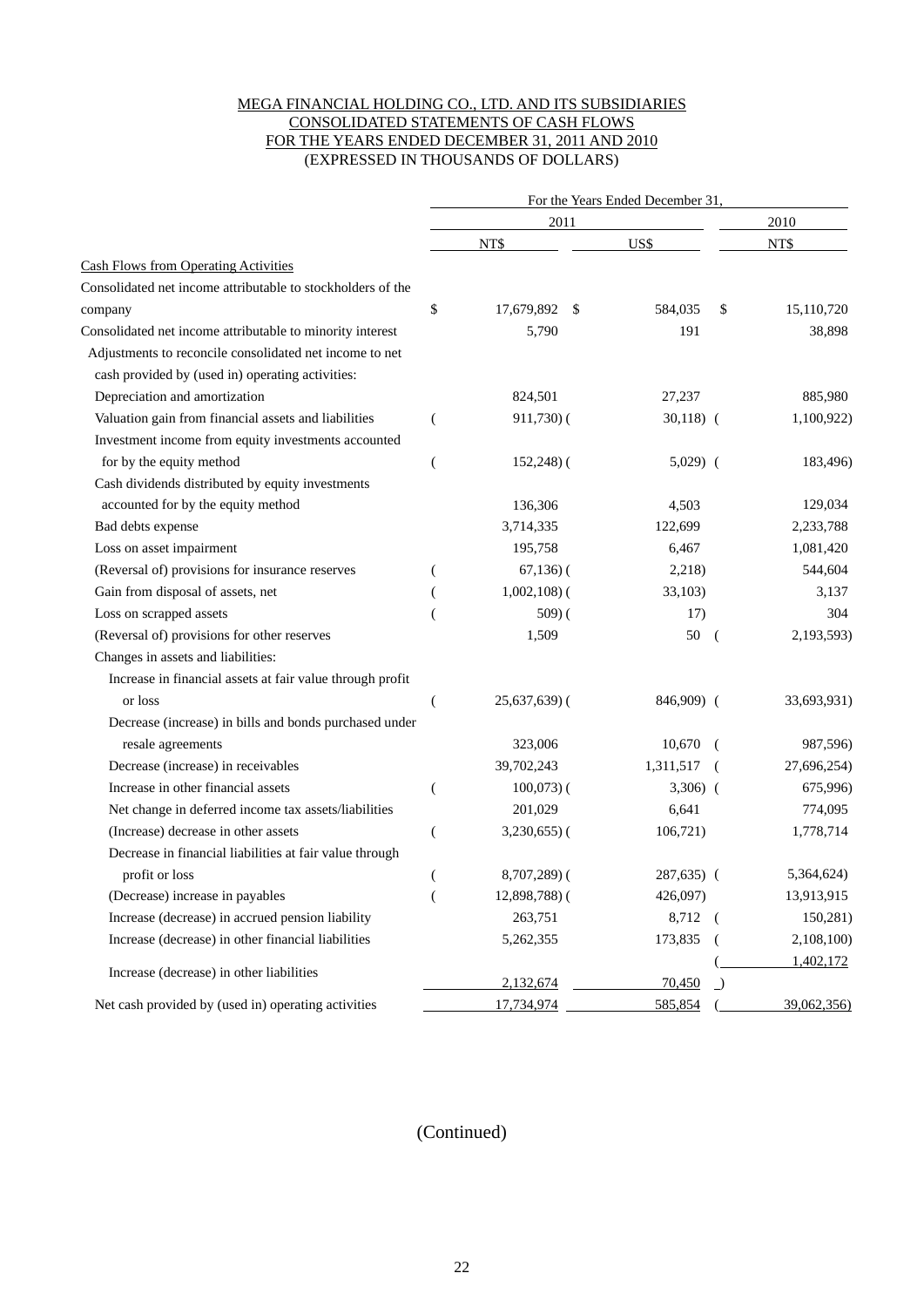#### MEGA FINANCIAL HOLDING CO., LTD. AND ITS SUBSIDIARIES CONSOLIDATED STATEMENTS OF CASH FLOWS (Continued) FOR THE YEARS ENDED DECEMBER 31, 2011 AND 2010

(Expressed in Thousands of Dollars)

|                                                         |        |                   | For the Years Ended December 31. |               |               |  |  |  |  |
|---------------------------------------------------------|--------|-------------------|----------------------------------|---------------|---------------|--|--|--|--|
|                                                         |        | 2011              |                                  |               | 2010          |  |  |  |  |
|                                                         |        | NT\$              | US\$                             |               | NT\$          |  |  |  |  |
| <b>Cash Flows from Investing Activities</b>             |        |                   |                                  |               |               |  |  |  |  |
| Increase in due from the Central Bank and call loans to |        |                   |                                  | $($ \$        | 35,773,419    |  |  |  |  |
| banks                                                   | $($ \$ | 53,951,507) (\$   | 1,782,225)                       | $\lambda$     |               |  |  |  |  |
|                                                         |        |                   |                                  |               | 52,661,996    |  |  |  |  |
| Increase in bills discounted and loans                  | (      | 128,325,506) (    | 4,239,082)                       | $\rightarrow$ |               |  |  |  |  |
| Decrease in available-for-sale financial assets         |        | 16,856,533        | 2,472                            |               | 49,985,619    |  |  |  |  |
| Decrease in held-to-maturity financial assets           |        | 86,549,657        | 556,836                          |               | 45,337,820    |  |  |  |  |
| Decrease in financial instruments carried at cost       |        | 74,835            | 2,859,066                        |               | 329,260       |  |  |  |  |
| Proceeds from capital reduction of equity investments   |        |                   |                                  |               |               |  |  |  |  |
| accounted for by the equity method                      |        | 26,880            | 888                              |               | 206,880       |  |  |  |  |
| Proceeds from sale of property and equipment            |        | 1,107,197         | 36,575                           |               | 15,744        |  |  |  |  |
| Acquisition of property and equipment                   |        | 728,928) (        | $24,079$ (                       |               | 675,612)      |  |  |  |  |
| Acquisition of intangible assets                        |        | $88,966$ ) (      | $2,939$ (                        |               | 4,121         |  |  |  |  |
| Net cash (used in) provided by investing activities     |        | $78,479,805$ (    | 2,592,488)                       |               | 6,760,175     |  |  |  |  |
| <b>Cash Flows from Financing Activities</b>             |        |                   |                                  |               |               |  |  |  |  |
| Increase in bills and bonds sold under repurchase       |        |                   |                                  |               |               |  |  |  |  |
| agreements                                              |        | 17,764,652        | 586,834                          |               | 10,451,154    |  |  |  |  |
| Increase (decrease) in due to the Central Bank and      |        |                   |                                  |               |               |  |  |  |  |
| financial institutions                                  |        | 44,844,513        | 1,481,386                        | - (           | 87, 873, 259) |  |  |  |  |
| Increase (decrease) in funds borrowed from the Central  |        |                   |                                  |               |               |  |  |  |  |
| Bank and financial institutions                         |        | 33,304,760        | 1,100,184                        |               | 4,751, 663)   |  |  |  |  |
| (Decrease) increase in commercial papers payable        | €      | $7,113,009$ (     | 234,970)                         |               | 1,756,730     |  |  |  |  |
| Increase in deposits and remittances                    |        | 29,987,828        | 990,613                          |               | 79,374,497    |  |  |  |  |
| Increase in bonds payable                               |        | 8,351,059         | 275,867                          |               | 2,897,000     |  |  |  |  |
| Decrease in other loans                                 | €      | $5,738,600$ (     | 189,568) (                       |               | 98,600)       |  |  |  |  |
| Decrease in minority interest                           |        | $72,266$ ) (      | $2,387)$ (                       |               | 271,309)      |  |  |  |  |
| Payments of cash dividends                              |        | 9,953,483)        | 328,802)                         |               | 11,059,426    |  |  |  |  |
| Net cash provided by (used in) financing activities     |        | 111,375,454       | 3,679,157                        |               | 9,574,876)    |  |  |  |  |
| Effect of changes in foreign exchange rate              |        | 624,257           | 20,622                           |               | 589,391)      |  |  |  |  |
| Net increase (decrease) in cash and cash equivalents    |        | 51,254,880        | 1,693,145                        |               | 42,466,448)   |  |  |  |  |
| Cash and cash equivalents, beginning of year            |        | 271,737,992       | 8,976,546                        |               | 314.204.440   |  |  |  |  |
| Cash and cash equivalents, end of year                  | \$     | 322,992,872<br>\$ | 10,669,691                       | \$            | 271,737,992   |  |  |  |  |
| Supplemental cash flow information:                     |        |                   |                                  |               |               |  |  |  |  |
| Interest paid                                           | \$     | 12,690,535        | 419,217                          | \$            | 12,055,945    |  |  |  |  |
| Income tax paid                                         | \$     | \$<br>5,843,278   | 193,026                          | \$            | 4,384,807     |  |  |  |  |
| Non-cash Investing And Financing Activities             |        |                   |                                  |               |               |  |  |  |  |
| Payables - corporate bonds within 1 year of maturity    | \$     | 300,000<br>\$     | 9,910                            | \$            | 12,125,261    |  |  |  |  |

The accompanying notes are an integral part of these consolidated financial statements.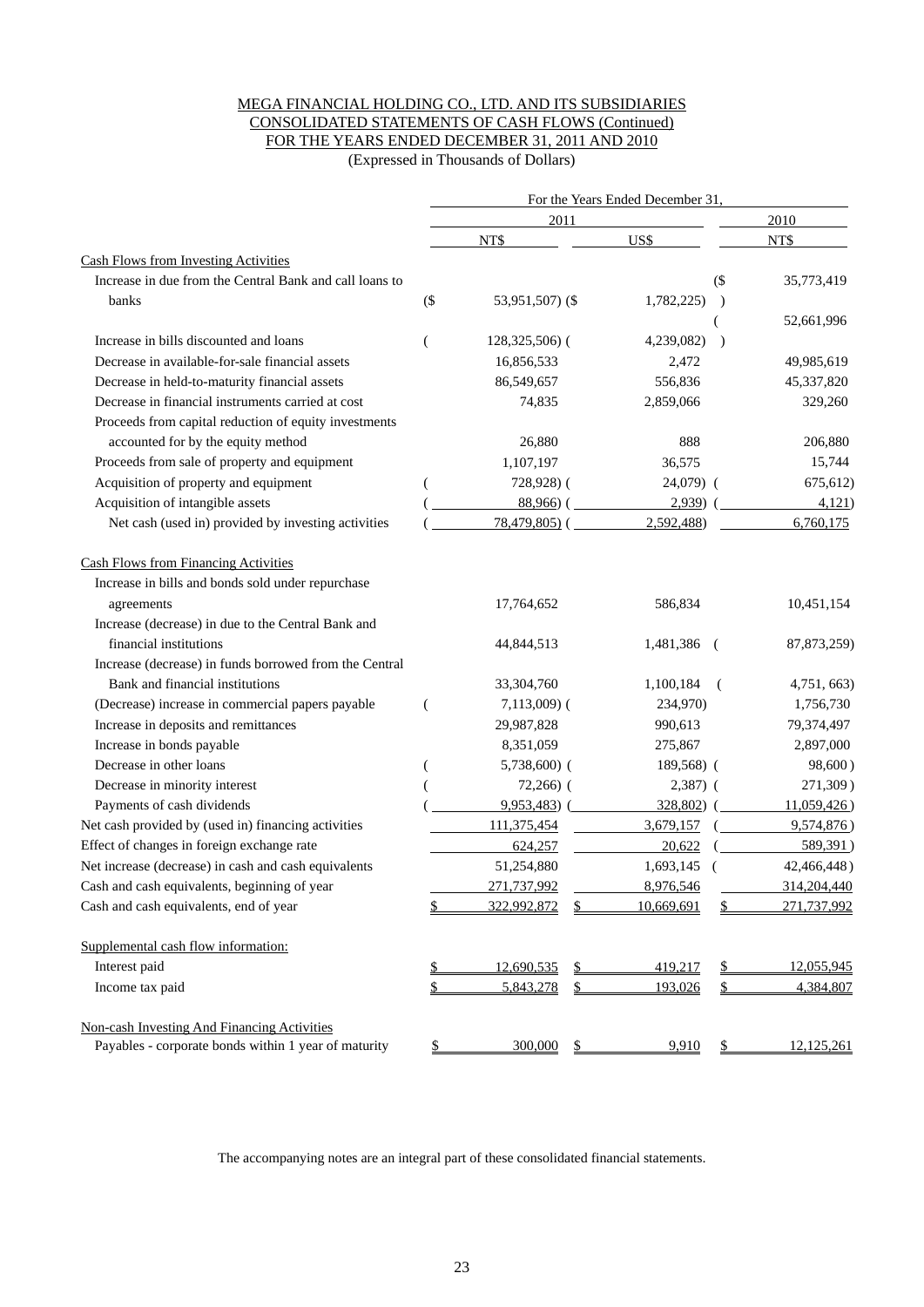#### MEGA FINANCIAL HOLDING CO., LTD. BALANCE SHEETS December 31, 2011 and 2010 (Expressed in Thousands of Dollars)

|                                                | December 31,       |           |   | December 31, |                                           |    |               | December 31, |           |    | December 31,  |
|------------------------------------------------|--------------------|-----------|---|--------------|-------------------------------------------|----|---------------|--------------|-----------|----|---------------|
| <b>ASSETS</b>                                  | 2011               |           |   | 2010         | LIABILITIES AND STOCKHOLDERS' EQUITY      |    |               | 2011         |           |    | 2010          |
|                                                | NT\$               | US\$      |   | NT\$         |                                           |    | NT\$          |              | US\$      |    | NT\$          |
| Assets                                         |                    |           |   |              | Liabilities                               |    |               |              |           |    |               |
| Cash and cash equivalents                      | \$<br>4,276,849 \$ | 141,281   | S | 2,689,068    | Payables                                  | \$ | 10,778,190 \$ |              | 356,045   | -S | 11,083,061    |
| Receivables, net                               | 715,141            | 23,624    |   | 2,182,939    | Bonds payable                             |    | 16,301,059    |              | 538,486   |    | 15,750,000    |
| Available-for-sale financial assets, net       | 5,279,193          | 174,392   |   | 7,147,325    | Accrued pension liability                 |    | 41,906        |              | 1,384     |    | 36,779        |
| Equity investments accounted for by the equity |                    |           |   |              | Other liabilities                         |    | 1,608         |              | 53        |    | 5,188         |
| method, net                                    | 218, 167, 682      | 7,206,913 |   |              | 214,061,392 Total Liabilities             |    | 27,122,763    |              | 895,968   |    | 26,875,028    |
| Financial assets carried at cost               | 762,046            | 25,173    |   |              | 762,046 Stockholders' Equity              |    |               |              |           |    |               |
| Property and equipment, net                    | 784,065            | 25,901    |   | 702,490      | Common stock                              |    | 112,806,148   |              | 3,726,419 |    | 110,594,262   |
| Other assets, net                              | 15,514             | 512       |   | 119,298      | Capital surplus                           |    | 43,426,403    |              | 1,434,540 |    | 43,426,403    |
| Deferred tax assets, net                       | 3,659              | 121       |   | 81,590       | Retained earnings                         |    |               |              |           |    |               |
|                                                |                    |           |   |              | Legal reserve                             |    | 18,298,900    |              | 604,483   |    | 16,787,828    |
|                                                |                    |           |   |              | Special reserve                           |    | 833,091       |              | 27,520    |    | 354,967       |
|                                                |                    |           |   |              | Unappropriated retained earnings          |    | 22,828,132    |              | 754,101   |    | 18,824,681    |
|                                                |                    |           |   |              | Equity adjustments                        |    |               |              |           |    |               |
|                                                |                    |           |   |              | Land revaluation increment                |    | 2,206,808     |              | 72,899    |    | 2,319,945     |
|                                                |                    |           |   |              | Cumulative translation adjustments        |    | 1,505,518     |              | 49,733    |    | 829,397       |
|                                                |                    |           |   |              | Unrealized gains on financial instruments |    | 1,033,669     |              | 34,146    |    | 7,733,637     |
|                                                |                    |           |   |              | Net loss of unrecognized pension cost     |    | 57,283)       |              | 1,892)    |    |               |
|                                                |                    |           |   |              | Total Stockholders' Equity                |    | 202,881,386   |              | 6,701,949 |    | 200, 871, 120 |
|                                                |                    |           |   |              |                                           |    |               |              |           |    |               |
|                                                |                    |           |   |              | TOTAL LIABILITIES AND STOCKHOLDERS'       |    |               |              |           |    |               |

TOTAL ASSETS \$ 230,004,149 \$ 7,597,917 \$ 227,746,148

 $\frac{$230,004,149}{$}$   $\frac{$7,597,917}{$}$   $\frac{$227,746,148}{}$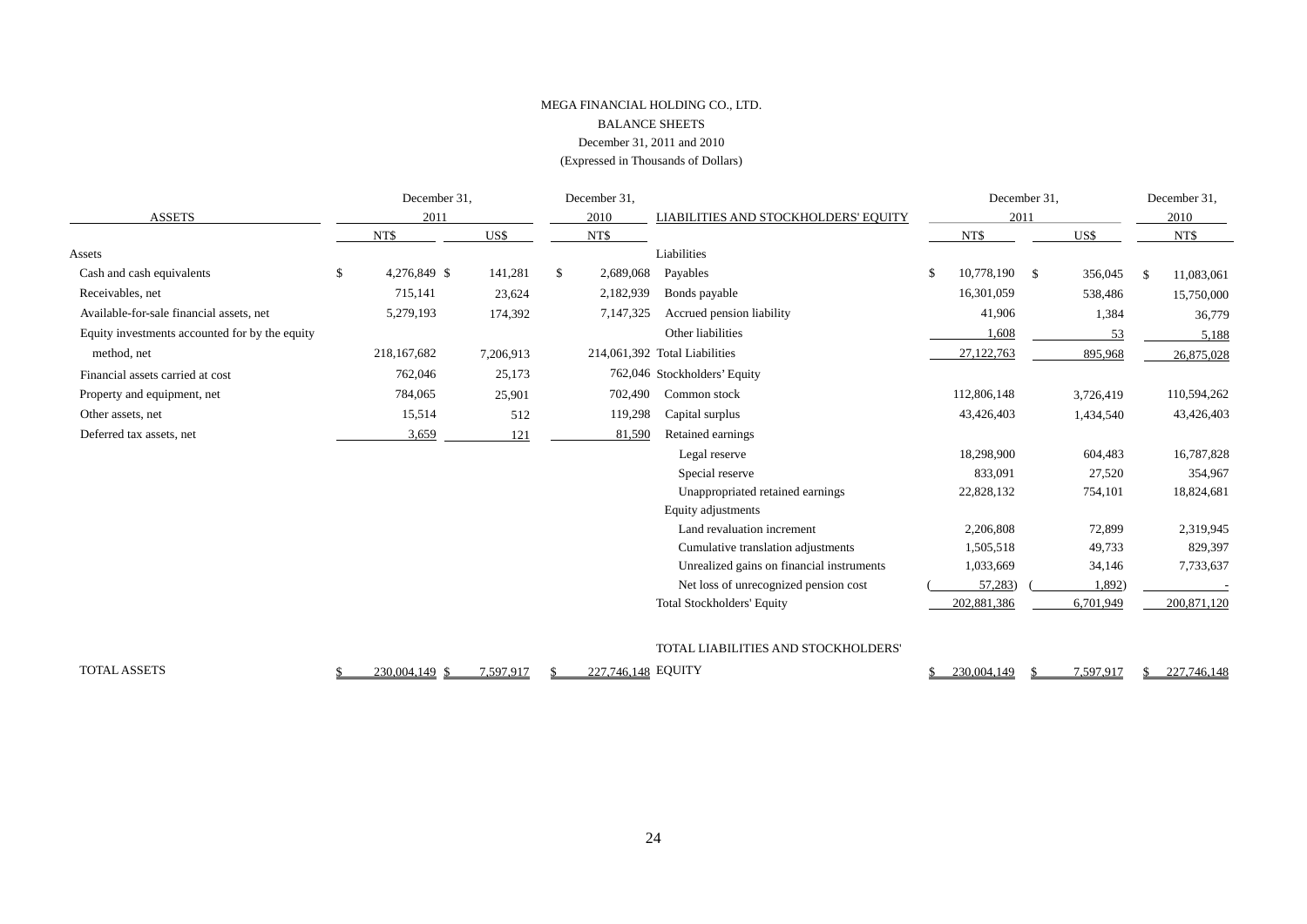### MEGA FINANCIAL HOLDING CO., LTD. STATEMENTS OF INCOME For the years ended December 31, 2011 and 2010

(Expressed in Thousands of Dollars, Except Earnings Per Share Amounts)

|                                            | For the year ended  |               |                    |                           | For the year ended  |                    |
|--------------------------------------------|---------------------|---------------|--------------------|---------------------------|---------------------|--------------------|
|                                            | December 31, 2011   |               |                    |                           | December 31, 2010   |                    |
| Revenues                                   | NT\$                |               | US\$               |                           | NT\$                |                    |
| Interest income                            | \$<br>37,256        | $\mathcal{S}$ | 1,231              | $\boldsymbol{\mathsf{S}}$ |                     | 19,063             |
| Gain from financial assets and liabilities |                     |               |                    |                           |                     |                    |
| at fair value through profit or los        | 241,800             |               | 7,988              |                           |                     |                    |
| Investment income from equity investments  |                     |               |                    |                           |                     |                    |
| accounted for by the equity method         | 18,111,631          |               | 598,296            |                           |                     | 16,099,414         |
| Other revenue except for interest income   | 11,079              |               | 366                |                           |                     | 13,460             |
| Total revenue                              | 18,401,766          |               | 607,881            |                           |                     | 16,131,937         |
| Expenses and losses                        |                     |               |                    |                           |                     |                    |
| Interest expense                           | $364,912$ )(        |               | $12,055$ )(        |                           |                     | 490,865)           |
| Personnel expenses                         | $223,532)$ (        |               | $7,384$ ) (        |                           |                     | 219,824)           |
| Depreciation and amortization              | $31,677$ )(         |               | $1,046$ ) (        |                           |                     | 39,355)            |
| Other business and administrative expenses | $97,340)$ (         |               | $3,216)$ (         |                           |                     | 80,700             |
| Total expenses and losses                  | $717,461$ ) (       |               | $23,701)$ (        |                           |                     | 830,744)           |
| Income before Income Tax from Continuing   |                     |               |                    |                           |                     |                    |
| Operations                                 | 17,684,305          |               | 584,180            |                           |                     | 15,301,193         |
| Income tax expense                         | 4,413)              |               | 146                |                           |                     | 190,473            |
| Net Income                                 | 17,679,892          |               | 584,034            |                           |                     | 15,110,720         |
| Basic Earnings Per Share (in dollars)      | <b>Before Taxes</b> |               | <b>After Taxes</b> |                           | <b>Before Taxes</b> | <b>After Taxes</b> |
| Net Income from Continuing Operations      | .57                 | \$            | 1.57               |                           | 1.36                | 1.34               |
| Diluted Earnings Per Share (in dollars)    | <b>Before Taxes</b> |               | <b>After Taxes</b> |                           | <b>Before Taxes</b> | <b>After Taxes</b> |
| Net Income from Continuing Operations      | 1.57                | \$            | 1.57               | \$                        | <u>1.36</u>         | 1.34               |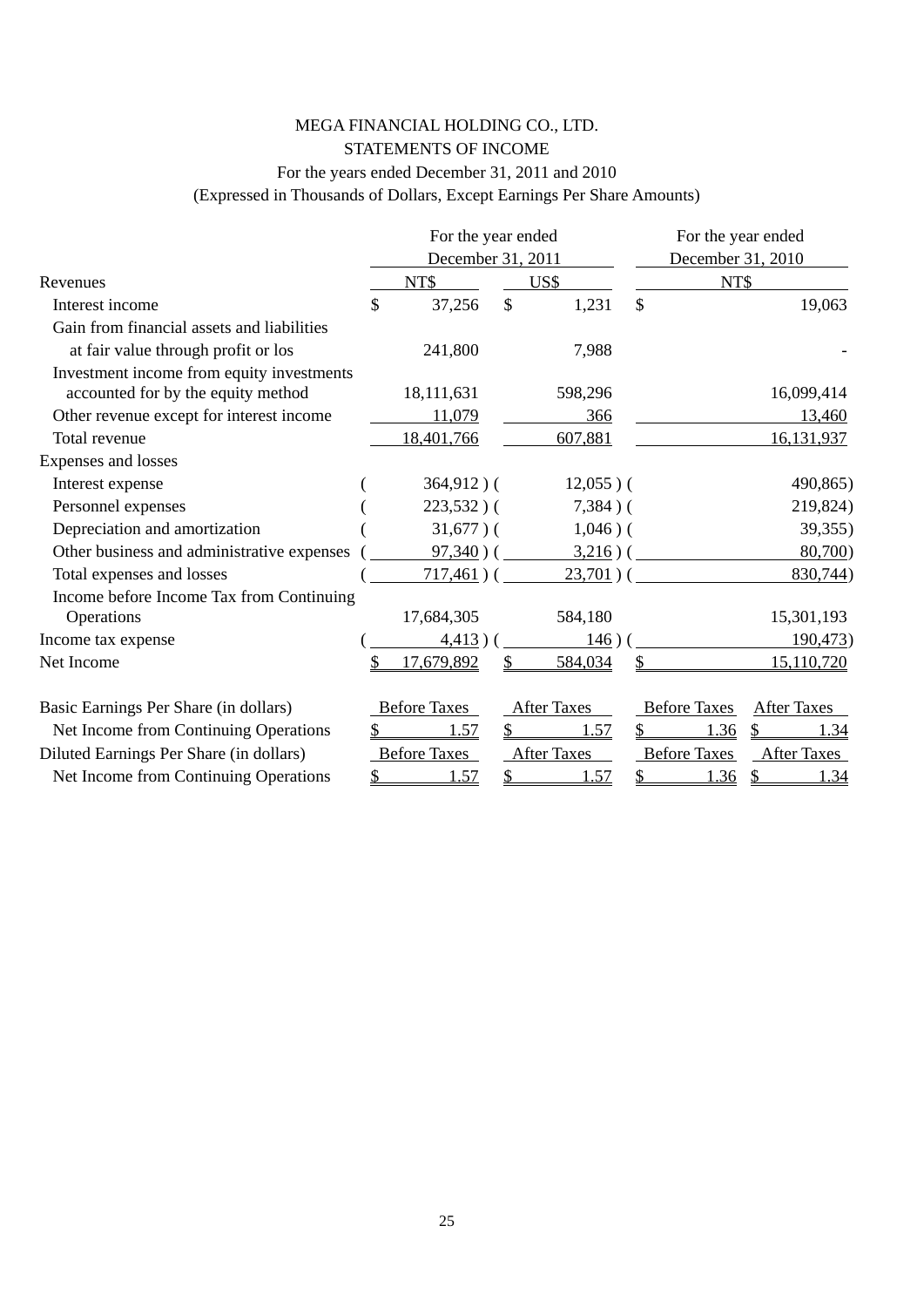### **Attachment 4**

## **Mega Financial Holding Co., Ltd.**

## **Earnings Distribution Table**

### **Year 2011**

Unit: NT\$

| Items                                                          | Amount          |
|----------------------------------------------------------------|-----------------|
| Beginning retained earnings                                    | 5,148,239,738   |
| Add: Net income of 2011                                        | 17,679,891,842  |
| Subtotal                                                       | 22,828,131,580  |
| Less: 10% legal reserve                                        | (1,767,989,184) |
| Total distributable earnings                                   | 21,060,142,396  |
| Less: Distribution items                                       |                 |
| Cash dividend to shareholders (NT\$0.85 per share)             | (9,588,522,548) |
| Stock Dividend to shareholders (NT\$0.15 per share)            | (1,692,092,210) |
| Unappropriated retained earnings                               | 9,779,527,638   |
| Note:                                                          |                 |
| Remuneration to directors and supervisors-cash NT\$79,559,000. |                 |
| Employee profit sharing-cash NT\$10,185,989.                   |                 |

Note: The 2011 earnings shall be distributed first.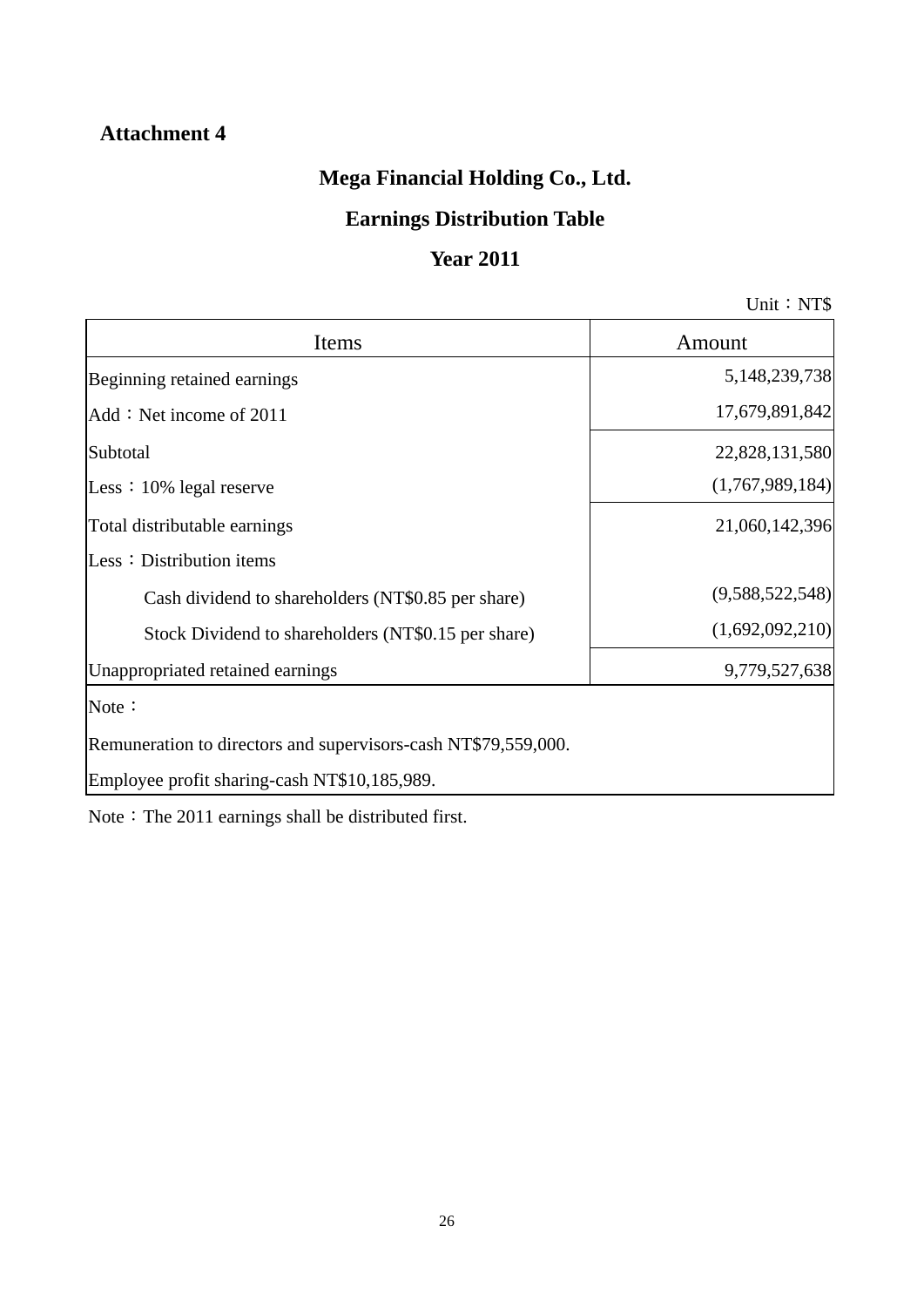## **Attachment 8**

| Name                    | Education                                                           | Major Experience                                                                                                  | <b>Current Position</b>                                                   | Share-<br>holding |
|-------------------------|---------------------------------------------------------------------|-------------------------------------------------------------------------------------------------------------------|---------------------------------------------------------------------------|-------------------|
| <b>Tsun-Siou</b><br>Lee | Ph. D. in Finance,<br>University of<br>California, Berkely          | Chairman, Department<br>of Finance, National<br>Taiwan University                                                 | Professor, Department<br>of Finance, National<br><b>Taiwan University</b> | $\theta$          |
| Shean-Bii<br>Chiu       | Ph. D. in Finance,<br>University of<br>Washington,<br>Seattle       | Chairman, Pension Fund<br>Association, R.O.C.                                                                     | Professor, Department<br>of Finance, National<br><b>Taiwan University</b> | $\theta$          |
| Chi-Hung<br>Lin         | Ph. D. of Juridical<br>Science, National<br>Cheng Chi<br>University | (1) Associate Professor<br>of Laws, Soochow<br>Law School<br>(2) Senior Attorney,<br>Lee & Li<br>Attorneys-At-Law | <b>Managing Partner of</b><br>Lin & Partners<br>Attorneys at Law          | $\theta$          |

## **List of Independent Director Candidates**